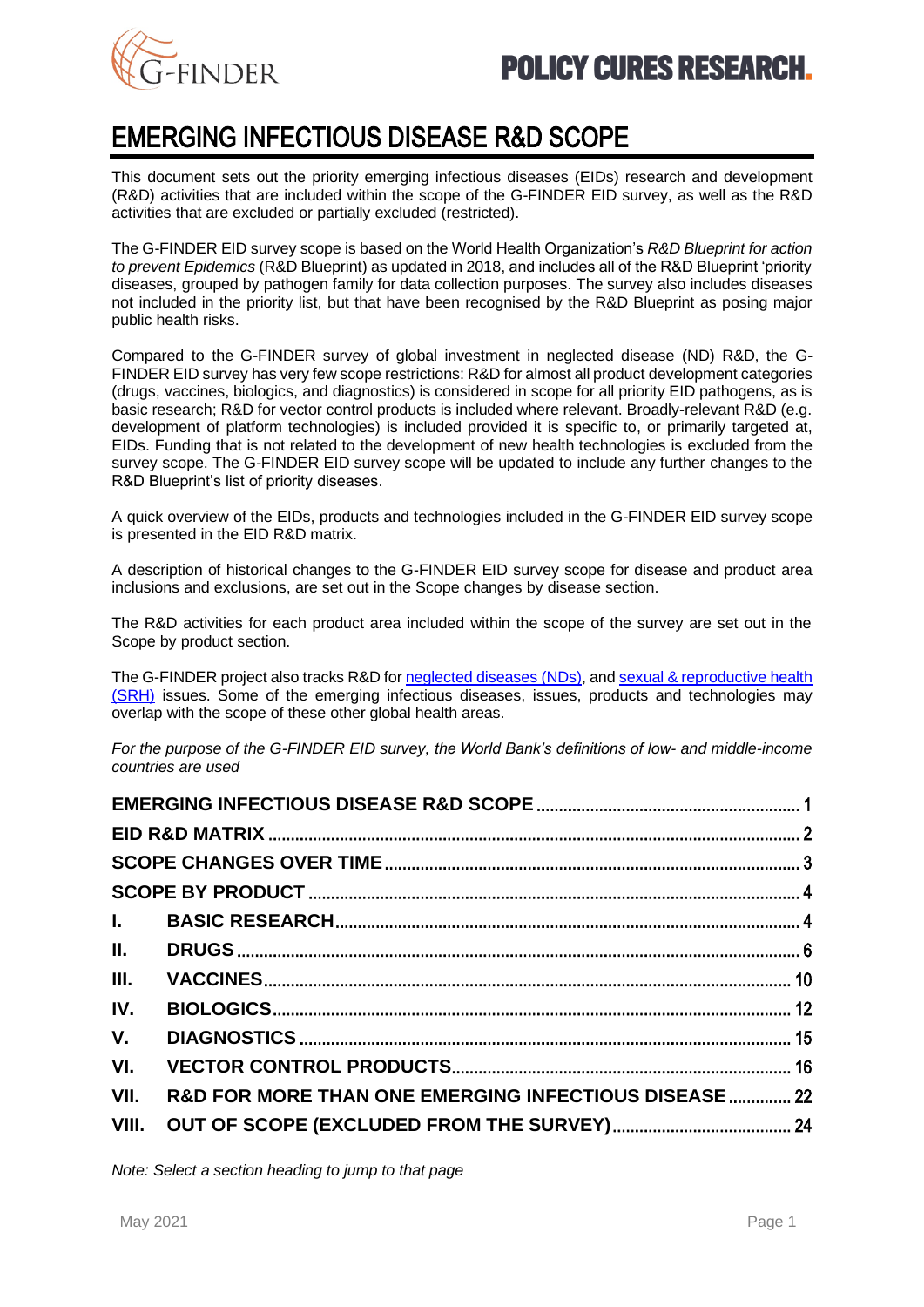

# <span id="page-1-0"></span>EID R&D MATRIX

|                                                                                    |                                                                                                                  |                                      | <b>Basic research</b>       |  | <b>Drugs</b>                | <b>Vaccines</b>                                                     | <b>Biologics</b> | <b>Diagnostics</b>                                  | Vector control<br>products |
|------------------------------------------------------------------------------------|------------------------------------------------------------------------------------------------------------------|--------------------------------------|-----------------------------|--|-----------------------------|---------------------------------------------------------------------|------------------|-----------------------------------------------------|----------------------------|
| Arenaviral                                                                         | Lassa fever                                                                                                      |                                      | $\checkmark$                |  | $\checkmark$                | $\checkmark$                                                        | $\checkmark$     | $\checkmark$                                        | $\checkmark$               |
| haemorrhagic<br>fevers                                                             | Other arenaviral R&D in combination with<br>Lassa fever                                                          |                                      |                             |  | ✓                           | ✓                                                                   | ✓                | ✓                                                   | ✓                          |
|                                                                                    | Arenaviral haemorrhagic fevers other than<br>Lassa fever                                                         |                                      | ✓                           |  | $\checkmark$                | ✓                                                                   | ✓                | ✓                                                   | ✓                          |
| <b>Bunyaviral</b><br>diseases                                                      | Crimean-Congo Haemorrhagic Fever<br>(CCHF)                                                                       |                                      | ✓                           |  | $\checkmark$                | ✓                                                                   | ✓                | $\checkmark$                                        | ✓                          |
|                                                                                    | Rift Valley Fever (RVF)                                                                                          |                                      |                             |  | ✓                           | ✓                                                                   | ✓                | $\checkmark$                                        | ✓                          |
|                                                                                    | Syndrome (SFTS)                                                                                                  | Severe Fever with Thrombocytopenia   |                             |  | ✓                           | ✓                                                                   | ✓                | ✓                                                   | ✓                          |
|                                                                                    | Other bunyaviral R&D in combination with<br>CCHF and/or RVF                                                      |                                      | ✓                           |  | ✓                           | ✓                                                                   | ✓                | ✓                                                   | ✓                          |
|                                                                                    | <b>RVF and SFTS</b>                                                                                              | Bunyaviral diseases other than CCHF, |                             |  | $\checkmark$                | ✓                                                                   | ✓                | ✓                                                   | ✓                          |
| Chikungunya                                                                        |                                                                                                                  |                                      |                             |  | $\checkmark$                | ✓                                                                   | ✓                | ✓                                                   | ✓                          |
| Coronaviral<br>diseases                                                            | (MERS)                                                                                                           | Middle East Respiratory Syndrome     |                             |  | ✓                           | ✓                                                                   | ✓                | ✓                                                   | ✓                          |
|                                                                                    | (SARS)                                                                                                           | Severe Acute Respiratory Syndrome    |                             |  | ✓                           | ✓                                                                   | ✓                | ✓                                                   | ✓                          |
|                                                                                    |                                                                                                                  | Coronavirus disease 2019 (COVID-19)# |                             |  | ✓                           | ✓                                                                   | ✓                | ✓                                                   | ✓                          |
|                                                                                    | Other coronaviral R&D in combination<br>with MERS and/or SARS and/or COVID-<br>19                                |                                      | ✓                           |  | ✓                           | ✓                                                                   | ✓                | ✓                                                   |                            |
|                                                                                    | Highly pathogenic coronaviral diseases<br>other than MERS, SARS and COVID-19                                     |                                      | ✓                           |  | $\checkmark$                | ✓                                                                   | ✓                | ✓                                                   | ✓                          |
|                                                                                    | Emergent non-polio enteroviruses (including EV71, D68)                                                           |                                      | ✓                           |  | $\checkmark$                | ✓                                                                   | ✓                | ✓                                                   | $\sim$                     |
| <b>Filoviral</b>                                                                   | Ebola                                                                                                            |                                      | ✓                           |  | ✓                           | ✓                                                                   | ✓                | $\checkmark$                                        | ✓                          |
| diseases                                                                           | Marburg                                                                                                          |                                      | ✓                           |  | ✓                           | ✓                                                                   | ✓                | ✓                                                   | ✓                          |
|                                                                                    | Other filoviral R&D in combination with<br>Ebola and/or Marburg                                                  |                                      | ✓                           |  | $\checkmark$                | ✓                                                                   | ✓                | ✓                                                   | ✓                          |
|                                                                                    | Filoviral diseases other than Ebola and<br>Marburg                                                               |                                      |                             |  | $\checkmark$                | ✓                                                                   | ✓                | ✓                                                   | ✓                          |
| Henipaviral<br>diseases                                                            | Nipah                                                                                                            |                                      | ✓                           |  | ✓                           | ✓                                                                   | ✓                | ✓                                                   | ✓                          |
|                                                                                    | Other henipaviral R&D including in<br>combination with Nipah                                                     |                                      |                             |  | $\checkmark$                | $\checkmark$                                                        | ✓                | ✓                                                   | ✓                          |
|                                                                                    | Henipaviral diseases other than Nipah                                                                            | ✓                                    |                             |  | $\checkmark$                | $\checkmark$                                                        | ✓                | $\checkmark$                                        | ✓                          |
| Zika                                                                               |                                                                                                                  |                                      | ✓                           |  | ✓                           | ✓                                                                   | ✓                | ✓                                                   | ✓                          |
|                                                                                    |                                                                                                                  |                                      |                             |  |                             | Investment applicable to more than one emerging infectious disease* |                  |                                                     |                            |
| Broad-spectrum antivirals                                                          |                                                                                                                  |                                      | <b>Fundamental research</b> |  | Therapeutic platforms       |                                                                     |                  | Vaccine platforms                                   |                            |
|                                                                                    | $\checkmark$                                                                                                     | $\checkmark$                         |                             |  | ✓                           |                                                                     | ✓                |                                                     |                            |
|                                                                                    | Other investment applicable to more than one emerging infectious disease or to more than one global health area* |                                      |                             |  |                             |                                                                     |                  |                                                     |                            |
| <b>Platform Technologies</b><br>General diagnostic<br>Drug delivery<br>Adjuvants & |                                                                                                                  |                                      | Vaccine delivery            |  |                             | Multi-disease vector control                                        |                  | Core funding of a multi-disease R&D<br>organisation |                            |
| platforms<br>$\checkmark$                                                          | immunomodulators<br>$\checkmark$                                                                                 | $\checkmark$                         | technologies & devices      |  | technologies & devices<br>✓ |                                                                     | $\checkmark$     | $\checkmark$                                        |                            |

✓denotes a category where a disease or product is included in the survey

# For COVID-19 only, we are selectively expanding our scope to include R&D for devices and ventilators that has been conducted explicitly in the context of COVID-19 and in response to the pandemic. This R&D is captured under 'Unspecified product'.

\* The G-FINDER project covers three global health areas: neglected diseases, emerging infectious diseases, and sexual & reproductive health issues.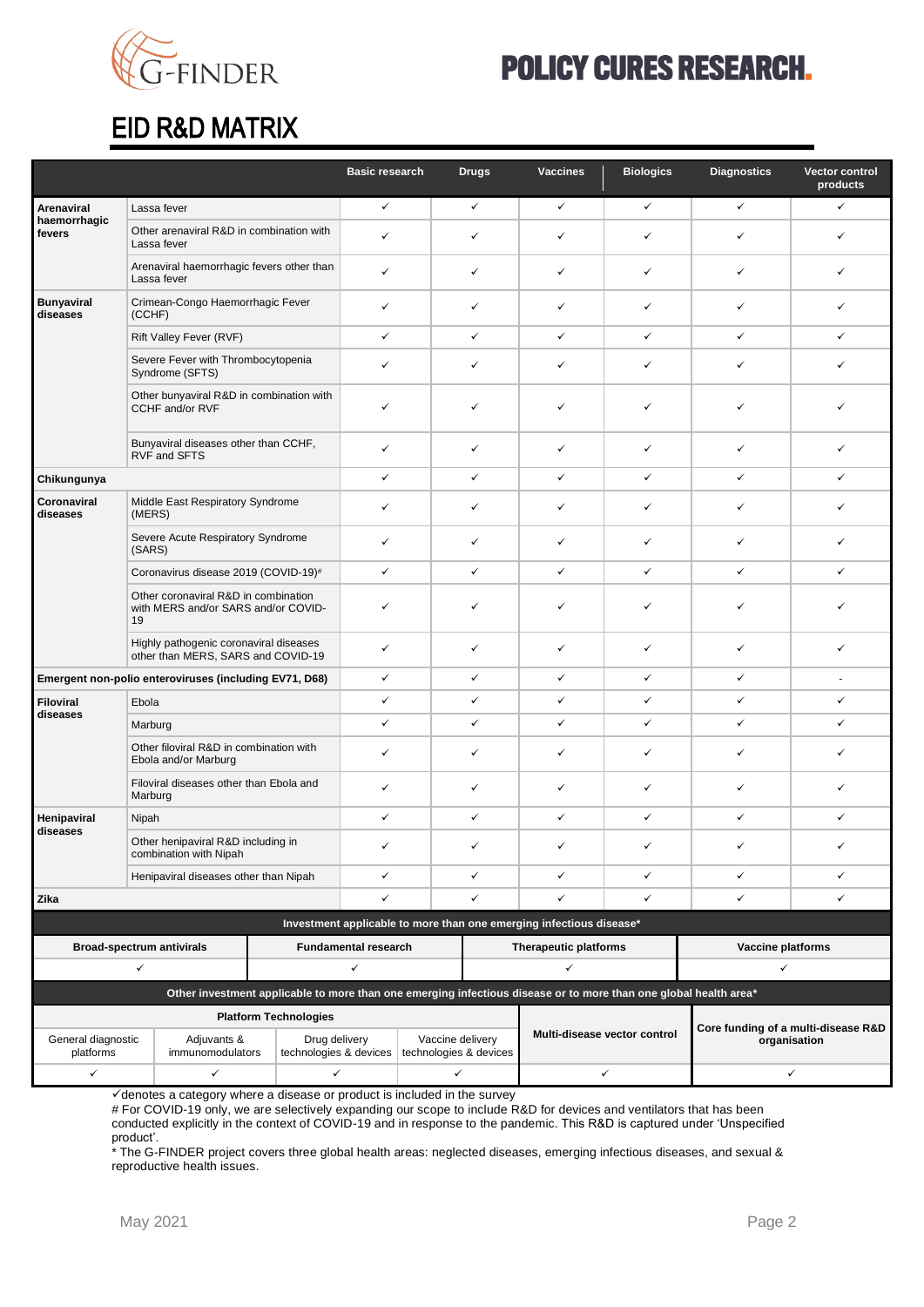

# <span id="page-2-0"></span>SCOPE CHANGES OVER TIME

The scope of the G-FINDER EID survey has evolved since the inclusion of Ebola in the 2015 G-FINDER survey, and will continue to evolve in response to changes in the WHO R&D Blueprint and expert consensus.

The first priority EID pathogen to be tracked by the G-FINDER project was the Ebola virus, which was included in 2015 G-FINDER survey (collecting FY2014 data) in response to the 2014-15 West African Ebola outbreak. This first year of EID data collection also captured grants targeting multiple filoviral diseases including Ebola.

The 2016 G-FINDER survey (collecting FY2015 data), was expanded to include four additional viral haemorrhagic fevers – Marburg, Crimean Congo haemorrhagic fever (CCHF), Rift Valley fever (RVF) and Lassa fever – as well as Zika. The expanded scope also captured R&D targeting multiple filoviruses, bunyaviruses, or arenaviruses as well as R&D focused on filoviruses other than Ebola and Marburg and bunyaviruses other than CCHF and RVF. R&D funding for these EIDs was analysed separately from the traditional G-FINDER neglected diseases.

In 2017 (collecting FY2016 data) the G-FINDER project formally began separately tracking R&D investment in priority EID pathogens, based on the newly-developed WHO R&D Blueprint. Diseases added in this year were Severe Fever with Thrombocytopenia Syndrome (SFTS), coronaviral diseases (including Middle East respiratory syndrome (MERS) and severe acute respiratory syndrome (SARS)), and henipaviral diseases (including Nipah). 2017 also saw the inclusion of non-disease-specific (disease X) funding and core funding for multi-EID organisations.

In 2018 (collecting FY2017 data), the scope of disease X and core funding expenditure was expanded to include the full value of funding intended to support research applicable to *both* neglected diseases and EIDs, including core funding, platform technologies and other R&D, which would previous have been pro-rated between neglected disease and EID funding totals.

As part of the inclusion of combined EID and neglected disease funding, a new category, multi-disease vector control products, was created to capture funding for R&D not targeted at one specific vectorborne disease. The new category captures funding for vector control product R&D where the targeted vector transmits both neglected diseases *and* EIDs. For example, the *Aedes aegypti* mosquito transmits both the dengue virus (a neglected disease) and Zika (an EID). For funding reported for FY2017, the full value of this kind of funding is included under the category of multi-disease vector control products, while pre-2017 funding is pro-rated across the target diseases.

In 2019 (collecting FY2018 data), the survey scope was further expanded to include chikungunya and emergent non-polio enteroviruses (including EV71, D68). While these pathogens are not formally included in the WHO R&D Blueprint, both were considered for inclusion in 2018 and may be granted priority status in the future.

In 2020 (collecting FY2019 data), the survey scope was expanded to explicitly include coronavirus disease 2019 (COVID-19), following its inclusion in the WHO R&D Blueprint. EID-specific multi-disease vector control research was also introduced to reflect the applicability of one vector control product to multiple diseases carried by the same vector. This also included the addition of 'fundamental vector control research', to capture basic research on vectors that have the potential to carry more than one emerging infectious disease, or both emerging infectious diseases and neglected diseases.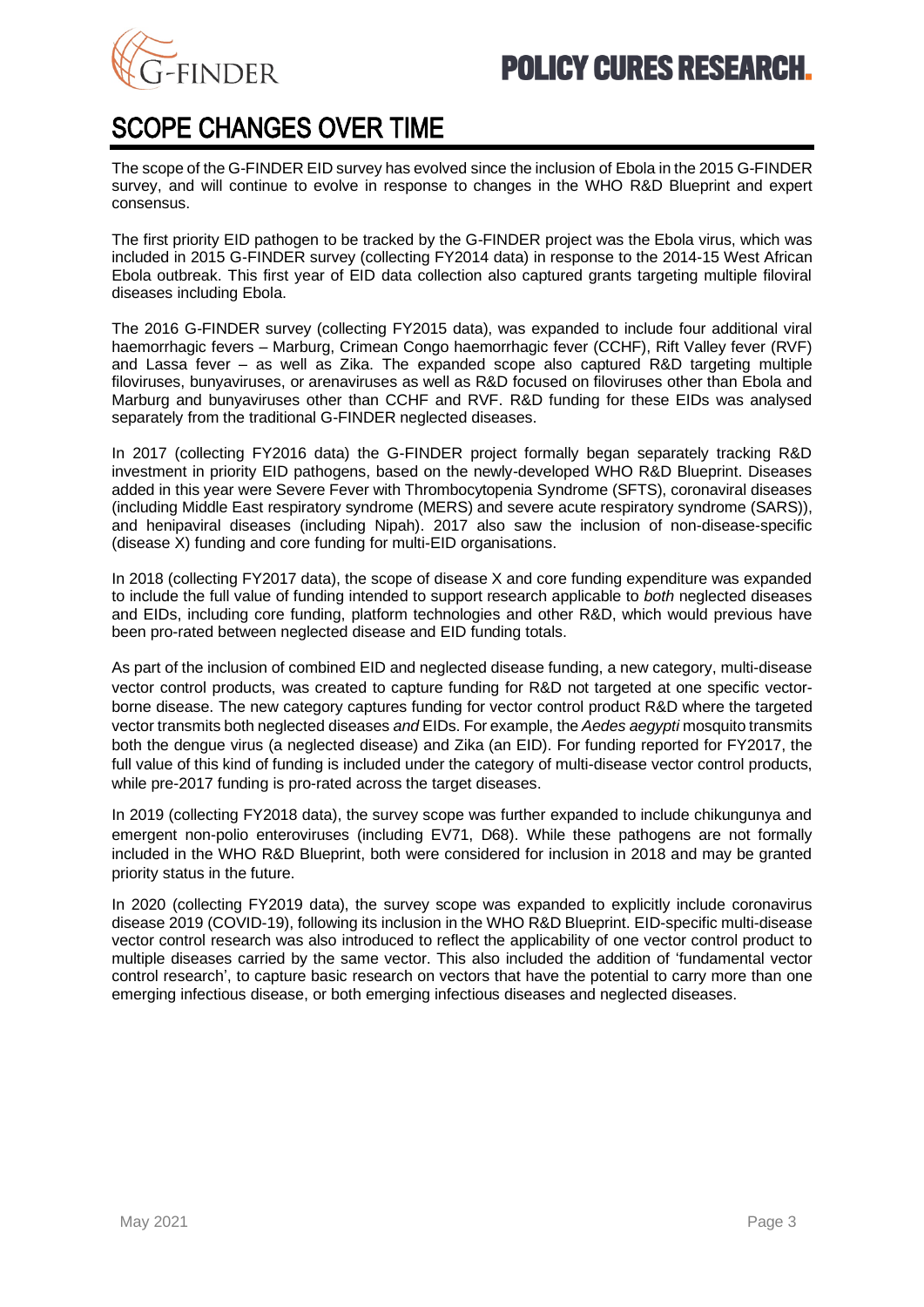

# <span id="page-3-0"></span>SCOPE BY PRODUCT

# <span id="page-3-1"></span>I. BASIC RESEARCH

*Studies that increase scientific knowledge and understanding about the disease, disease processes, pathogen or vector, but which is not yet directed towards a specific product.*

# 1. NATURAL HISTORY AND EPIDEMIOLOGY

- $1.1$ Basic mechanisms of disease transmission
- $1.2$ Disease prevalence in relation to human genotype, strain variation, and inoculation rates
- $1.3$ Genetic diversity and phylogeny
- Epidemiological research on the roles of human behaviour and effects of specific host  $1.4$ genotypes on disease transmission
- $1.5$ Epidemiological research on host genetic factors influencing the prevalence of disease (e.g., sickle cell, HLA type, Rh factor) or the impact of disease in select host genotypes
- $1.6$ Epidemiological research on the distribution of pathogen, vectors and the prevalence of morbidity and mortality due to the disease that is not related to specific product development
- $1.7$ Epidemiological rese arch on antigenic variability; population studies of human immunity to the disease
- $1.8$ Epidemiology of drug resistance or evolutionary studies on resistance development for established, existing drugs
- $1.9$ Epidemiological research related to vector behaviour and ecology, and vector control

[Back to top](#page-0-1)

# 2. IMMUNOLOGY OF DISEASE

- $2.1$ Defining signalling pathways of immune function (mechanisms of systemic and/or mucosal immunity)
- $2.2$ Interaction and impact of the signalling pathways with the pathogen
- $2.3$ Development of assays or tools potentially useful for drug, vaccine, diagnostics or biologic research and development
- $2.4$ Identification of immune correlates of protection, including *in vivo* and *in vitro* studies on the protective immune response (cellular, humoral, and/or mucosal)
- $2.5$ Investigating the immune response to particular antigens; studies of specific antigens or immunogens proposed as vaccine or biologic candidates
- $2.6$ Development of animal models to determine immune correlates of protection
- $2.7$ Genetics of the immune response to the disease and effects of antigen polymorphism or genetic diversity on specific vaccine or biologic candidates (as recognised from field studies)

[Back to top](#page-0-1)

# 3. BIOLOGY OF DISEASE

- $3.1$ Structure and morphology of different developmental stages
- $3.2$ Host-parasite interactions and biology of pathogen interaction with vector host
- $3.3$ Biology of invasion of host cells (entry mechanisms)
- $3.4$ Localisation of pathogen proteins or antigens
- $3.5$ Development of culture and purification tools to assist in study of the pathogen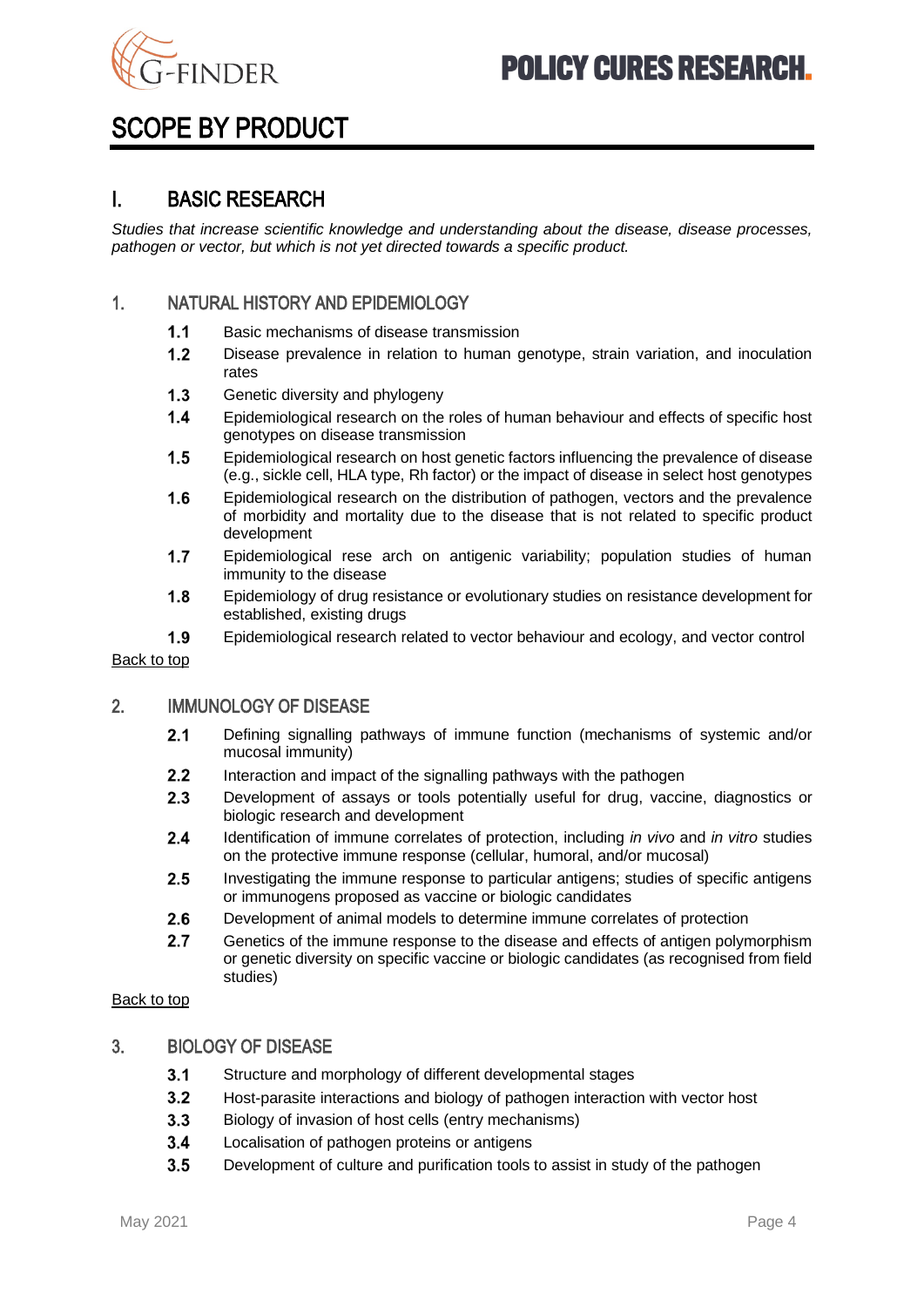

- $3.6$ Descriptions of pathogenic species and characterisation of strains or subtypes in animal models (course of infection, susceptibility of different hosts)
- *In vitro* studies of interactions between the pathogen and other infectious agents  $3.7$

## [Back to top](#page-0-1)

# 4. BIOCHEMISTRY OF THE PATHOGEN

- $4.1$ Metabolism and nutrition
- $4.2$ Protein sequencing, enzymology, and protein and enzyme characterisation (including antigen analysis)
- $4.3$ Signal transduction; translation, processing and export of proteins
- 4.4 Glycosylation, GPI anchors, transporters, ion channels, mitochondrial metabolism, and electrophysiology studies
- $4.5$ Influence of pathogen on host-cell biochemistry
- 4.6 Characterisation of antigen/protein diversity of pathogenic strains and subtypes
- 4.7 Characterisation of proteins and molecular basis for host-cell invasion
- $4.8$ Analysis and characterisation of drug-resistant strains and studies probing drug resistance mechanism/s or pathways
- 4.9 Non-specific research on pathogen or host targets to identify potential drug, vaccine, diagnostic or biologic targets (i.e. target identification)

## [Back to top](#page-0-1)

# 5. GENETICS OF THE PATHOGEN

- $5.1$ Studies on chromosomes; genomic maps; genetic crosses
- $5.2$ Cloning and sequencing of genes; cDNAs for functional proteins (including drug targets and vaccine candidates)
- $5.3$ Expression of proteins from cloned genes; RNA analyses
- $5.4$ Control and timing of gene expression; post-transcriptional processing
- $5.5$ Analysis and characterisation of genes involved in drug resistance
- $5.6$ Genetics of antigenic variability
- $5.7$ Techniques for the genetic transformation of the pathogen
- $5.8$ Tests for genotyping the pathogen for laboratory use

# [Back to top](#page-0-1)

# 6. BIOINFORMATICS AND PROTEOMICS

- $6.1$ Microarray analysis
- $6.2$ Genome annotation - gene predictions
- $6.3$ Comparative genomics, sequence alignment, genome assembly
- $6.4$ Variation, single nucleotide polymorphisms (SNPs)
- 6.5 Database applications, data mining tools
- 6.6 Structural and functional genomics
- $6.7$ Structural and functional proteomics
- 6.8 Proteome analysis, protein structure alignment
- [Back to top](#page-0-1)

# 7. PATHOPHYSIOLOGY AND DISEASE SYMPTOMS

 $7.1$ Clinical diagnosis and clinical observations of the disease presentation and pathophysiology in humans and in animals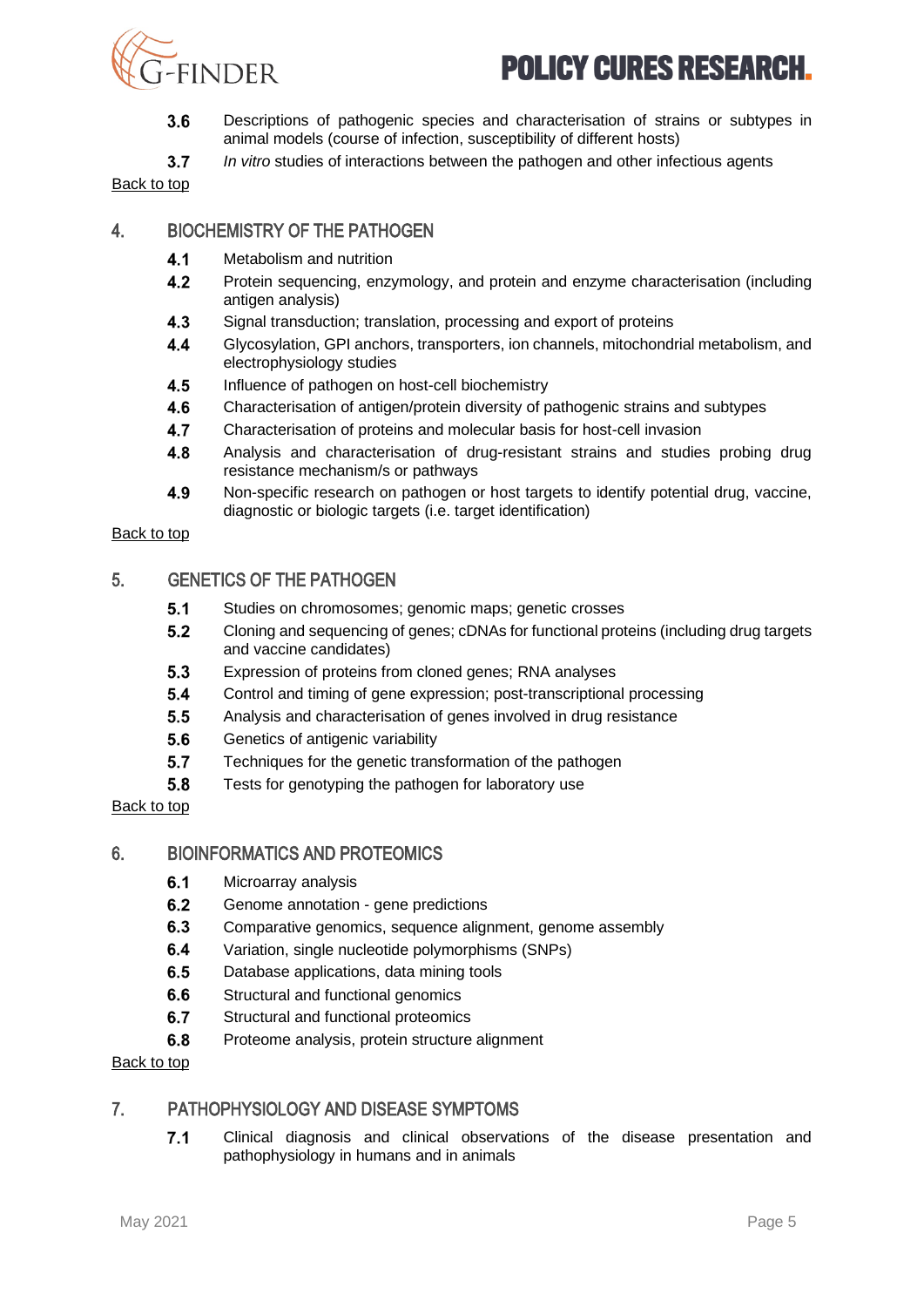



- $7.2$ The role of nutritional status in determining disease severity and treatment effectiveness
- $7.3$ Histopathology of the disease in humans and in animals
- The mechanisms of pathology of the disease; including, the role of the host immune  $74$ system, and expression of adhesion molecules
- $7.5$ Development of improved animal models to study disease pathophysiology, to evaluate the biological properties of drugs
- 7.6 Identification of biomarkers for diagnostics or therapeutic monitoring
- $7.7$ Studies of the mechanisms by which particular susceptible/resistant mammalian host genotypes exert their effect
- 7.8 Research on effects of host co-morbidities and secondary effects of pathogen invasion
- 7.9 Interactions between the disease and other relevant concurrent infections, including determining timing and establishment of infection

# 8. VECTOR BIOLOGY, BIOCHEMISTRY, AND GENETICS

- $8.1$ Characterisation of vector behaviour and ecology
- $8.2$ Studies of vector susceptibility to infection; studies of parasites and pathogens of vectors (including potential biological control agents)
- 8.3 Identification of genes responsible for disruption of parasite/virus growth, genetic transformation of vectors, and insect transposable elements
- $8.4$ Target identification of vector sites that may become the subject of *in vitro* screening or molecular design
- 8.5 Development of tests for vector identification, taxonomy and systematics, and for the identification of infected vectors
- Studies evaluating resistance development, including the genetics and transmission of 8.6 pesticide resistance

[Back to top](#page-0-1)

# <span id="page-5-0"></span>II. DRUGS

*Research activities and processes necessary to develop and improve new compounds or repurposed drugs specifically designed to prevent, cure or treat emerging infectious diseases; including drug discovery or design, preclinical and clinical development and other activities essential for successful drug development and uptake.*

# 9. DISCOVERY AND PRECLINICAL

*Research activities targeted at discovering and optimising investigational compounds or repurposed drugs, including the processes needed to allow new chemical entities to proceed to human trials; including:* 

- $9.1$ Target validation, characterisation, and selection
- $9.2$ High throughput screening, lead optimisation
- $9.3$ Development of analytical tests for assaying drugs, including the development of animal models
- $9.4$ Research on drugs from natural products; identification and characterisation of active ingredient
- $9.5$ Research on the effects of drug treatment on immune status
- 9.6 Measurement of the activity of potential drugs *in vitro* and in animal models; including safety and efficacy studies necessary to satisfy Investigational New Drug (IND) requirements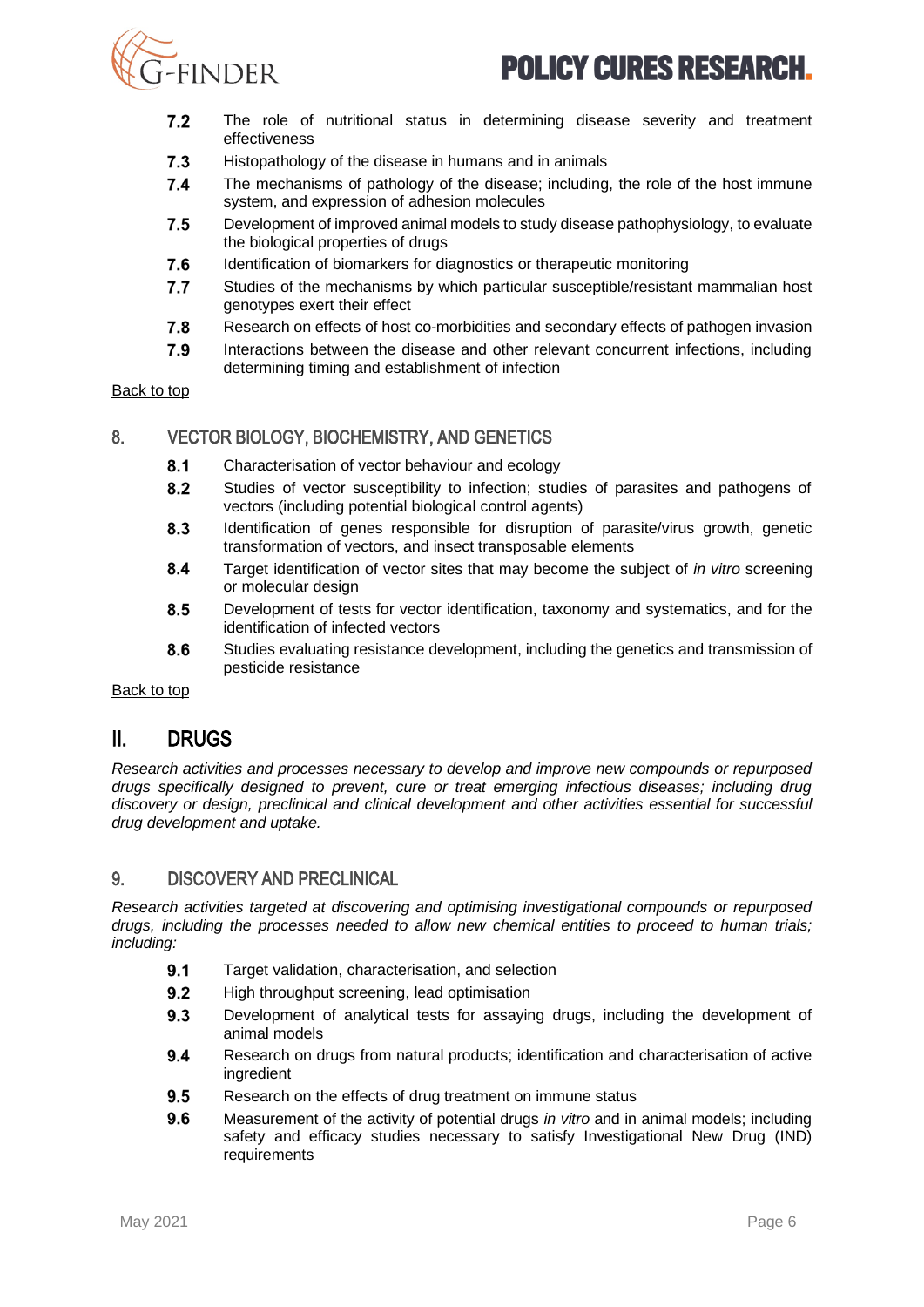



- $9.7$ Studies evaluating the activity of new drugs on drug-resistant strains, their effect on genes involved in drug resistance, or their effect on resistance pathways
- 9.8 Development of tests for drug susceptibility of the pathogen for research purposes
- Drug pharmacokinetic, toxicity and metabolism studies *in vitro* and in animal models, 9.9 including bioavailability, adsorption, metabolism, and excretion (ADME) studies
- $9.10$ Chemistry and synthesis of drugs, including process and scale-up manufacture, production of Good Laboratory Practice (GLP) and Good Manufacturing Practice (GMP) batch for toxicology studies; and other Chemistry and Manufacture Control (CMC) activities required to allow new chemical entities to proceed to human trials
- 9.11 Preparation of Investigational New Drug (IND) application for regulatory submission
- $9.12$ Optimisation and manufacturing of new formulations to support label-expansion† for new patient sub-populations (e.g. infants, pregnant women)

# 10. CLINICAL DEVELOPMENT - PHASE I

*Clinical trials to determine safety and tolerability of investigational new drugs in a small group of patients or healthy volunteers, including:*

- $10.1$ Phase Ia single ascending dose studies to determine pharmacokinetics, pharmacodynamics, and maximum tolerated dose
- $10.2$ Phase Ib multiple ascending dose studies to determine the pharmacokinetics, pharmacodynamics, safety and tolerability of multiple doses
- $10.3$ Trials of food effect or drug-drug interactions

## [Back to top](#page-0-1)

# 11. CLINICAL DEVELOPMENT - PHASE II

*Clinical trials to determine the efficacy, safety and therapeutic dose of investigational new drugs in a small set of human subjects (up to several hundred), including:*

- $11.1$ Phase IIa proof of concept studies to demonstrate clinical efficacy or biological activity
- $11.2$ Phase IIb dose-finding studies to determine dose with optimum biological activity with minimal adverse effects

## [Back to top](#page-0-1)

# 12. CLINICAL DEVELOPMENT - PHASE III

*Clinical trials to support the registration of investigational new drugs or label-expansion of already registered drugs in a trial population large enough to provide statistical significance (from several hundred to several thousand)*

- $12.1$ Regulatory standard clinical trials to assess effectiveness of a new drug against current 'gold standard'
- $12.2$ Regulatory standard clinical trials that support a formal registration for labelexpansion<sup>\*</sup> of an existing drug to a new disease or patient group (e.g. paediatric patients, pregnant women or HIV-positive patients)
- $12.3$ Regulatory standard clinical trials that support formal registration for labelexpansion\* of an existing drug to a new use, such as intermittent preventative therapy and pre-exposure prophylaxis

<sup>†</sup> Label-expansions refer to changes to drugs or their labels after they have been approved. This includes changes in manufacturing, recommended patient population and/or formulation. To change a label, market a new dosage or strength of a drug, or change the way a drug is manufactured, the company must submit a supplemental new drug application (sNDA) to regulatory authorities to obtain marketing approval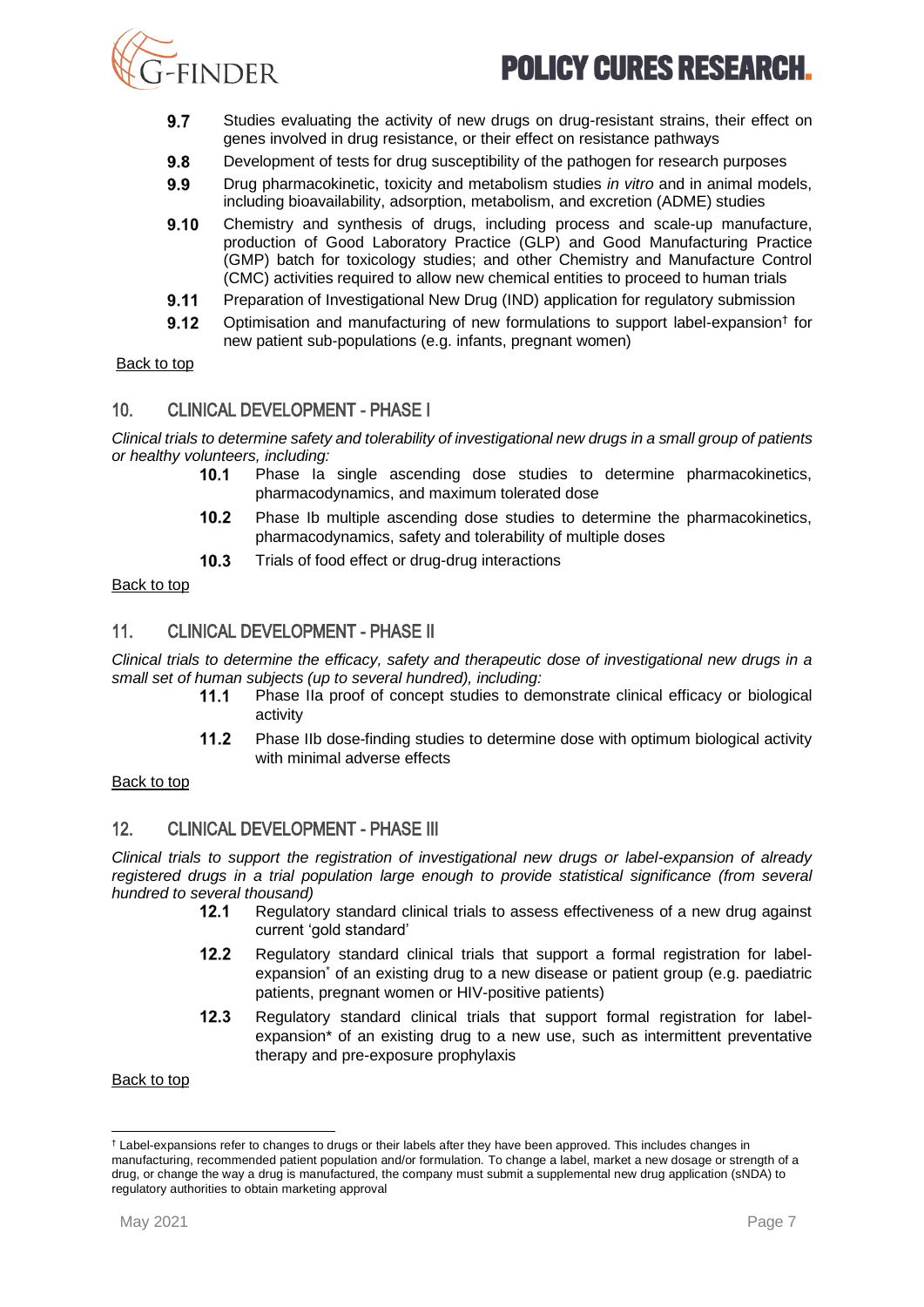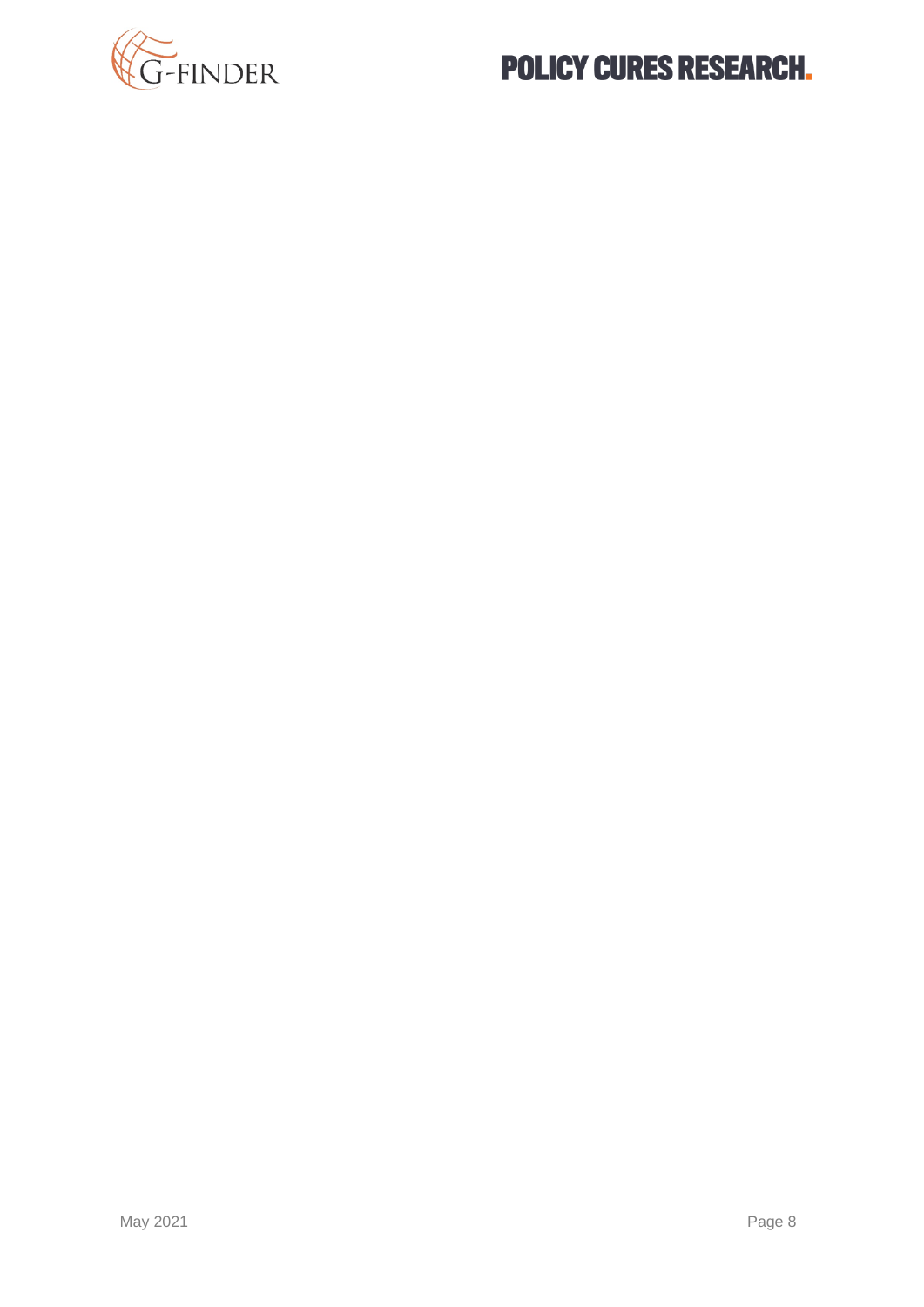

# 13. CLINICAL DEVELOPMENT - BASELINE EPIDEMIOLOGY

*Studies evaluating potential trial site populations to confirm disease incidence, prevalence or exposure risk, and which serve as the foundation for determining the optimal collection, analysis, interpretation and presentation of clinical trial data; including:* 

- $13.1$ Epidemiological studies directly linked to the conduct or support of clinical trials of products in development, in order to assess or validate the epidemiology of disease, disease incidence, or health of target populations at trial sites
- $13.2$ Preliminary studies of morbidity and mortality at potential clinical trial sites, where these studies are directly linked to planned product trials
- $13.3$ Pre-trial activities designed to understand trial site conditions before the commencement of trials and to facilitate engagement

# [Back to top](#page-0-1)

# 14. CLINICAL DEVELOPMENT - UNSPECIFIED

*Other costs required to support clinical testing of investigational new drugs as needed for regulatory approval; including:* 

- $14.1$ Infrastructure and site development costs directly associated with the conduct of clinical trials for drug development in LMICs (e.g. refurbishment of hospital wing, vehicle purchase, generators, training and community relationship building)
- $14.2$ Further pharmaceutical development to generate the final clinical formulation, dosage form and other Chemistry and Manufacture Control (CMC) activities required for regulatory submission
- $14.3$ Compiling of all non-clinical and clinical data for submission of a New Drug Application (NDA) to regulatory authorities
- $14.4$ Behavioural research prior to registration relating to risk assessment, factors affecting adherence to protocol, and product acceptability
- $14.5$ Protocol development, investigator meetings, Good Clinical Practice (GCP) monitoring, quality control, data management, analysis and reporting, establishing a Data Safety Monitoring Board (DSMB), and trial audits

## [Back to top](#page-0-1)

# 15. POST-REGISTRATION STUDIES

*Studies relating to the detection, monitoring, evaluation, and prevention of adverse events associated with newly approved drugs so as to bridge the gap between highly controlled clinical trials intended for regulatory approval and the largely uncontrolled use of new drugs by patients. Also includes studies conducted after regulatory approval that assess drug effectiveness in the wider population or which are necessary to support product use in LMICs.* 

- $15.1$ Pharmacovigilance and post-registration studies of newly registered drugs to assess adverse events, toxicology and safety
- $15.2$ Effectiveness studies and head-to-head comparator studies of newly registered drugs (versus other therapies or interventions)
- $15.3$ Cost-effectiveness studies of newly registered drugs
- $15.4$ Treatment interactions and population level studies of newly registered drugs
- $15.5$ Behavioural research post-registration of new drugs relating to risk assessment, factors affecting adherence to protocol, provider compliance, and product acceptability
- 15.6 Case history reports and assessment of long-term prophylaxis using newly registered drugs in communities in LMICs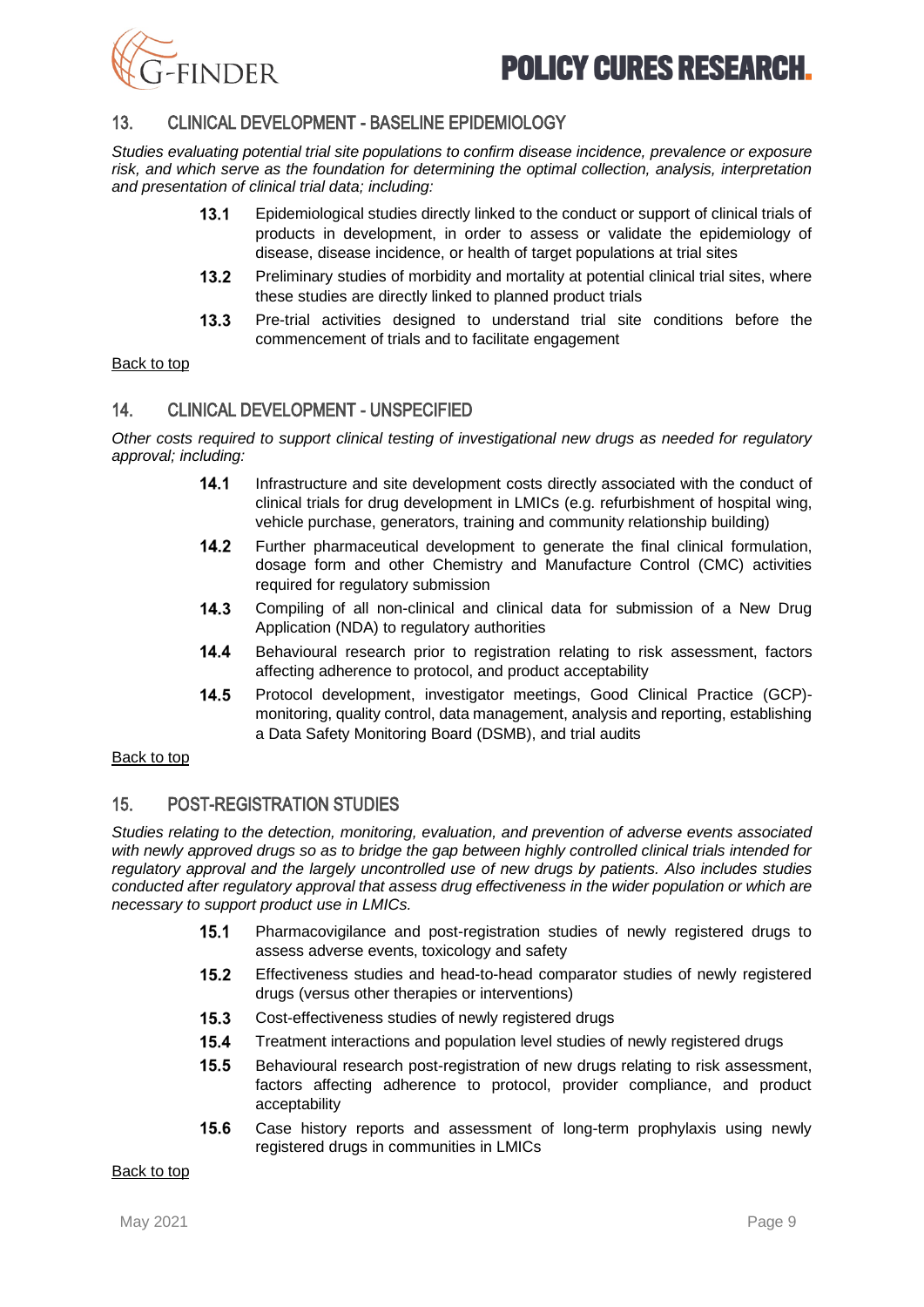

# <span id="page-9-0"></span>III. VACCINES

*Research activities and processes necessary to develop and improve investigational vaccines specifically intended to prevent infection; including vaccine design, preclinical and clinical development and other activities essential for successful vaccine development and uptake. In 2019 (collection of FY2018 data), the 'vaccines (preventive)'category was renamed 'vaccines' to reflect the distinction between traditional vaccine technologies and biologics.*

# 16. DISCOVERY AND PRECLINICAL

*Research activities targeted at discovering and optimising investigational vaccines and including the processes necessary to allow a candidate vaccine to proceed to human trials; including:* 

- $16.1$ Studies supporting novel vaccine design, including target validation and candidate optimisation
- $16.2$ Development of animal models to assist in vaccine design and testing
- $16.3$ Evaluation of vaccine technologies (e.g. adjuvants, delivery systems) to improve the immunogenicity of an identified candidate
- $16.4$ Preclinical safety and immunogenicity studies with candidate vaccines, including use or development of functional assays
- 16.5 Preclinical animal studies, challenge models and addressing the correlation between *in vitro* models, animal models and field results
- 16.6 Studies on the genetics of the immune response to selected antigens as vaccine candidates, optimisation of animal models and correlates to clinical results
- $16.7$ Manufacturing scale-up and consistency of manufacture, including production of Good Laboratory Practice (GLP) and Good Manufacturing Practice (GMP) batches for regulatory toxicology studies and other Chemistry and Manufacture Control (CMC) activities required to allow a candidate vaccine to proceed to human trials
- 16.8 Research on safety and regulatory considerations (e.g. validation of preclinical assays to permit registration)
- 16.9 Preparation of an Investigational New Drug (IND) application for regulatory submission
- 16.10 Optimisation of vaccine candidates for global use (cheaper, more stable, ease of administration)

## [Back to top](#page-0-1)

# 17. CLINICAL DEVELOPMENT - PHASE I

*Clinical trials to determine the safety of investigational new vaccines for the first time in human subjects (up to one hundred) including:*

- $17.1$ Phase Ia studies assessing safety, dosing, and immunogenicity in human volunteers
- $17.2$ Phase Ib studies assessing safety, dosing, and immunogenicity in clinically exposed or high-risk populations

## [Back to top](#page-0-1)

# 18. CLINICAL DEVELOPMENT - PHASE II

*Clinical trials to continue to determine the efficacy and safety of investigational new vaccines in a small set of human subjects (typically several hundred), including:*

- $18.1$ Phase IIa challenge studies
- $18.2$ Phase IIb safety and preliminary efficacy studies in exposed populations or those at high-risk of infection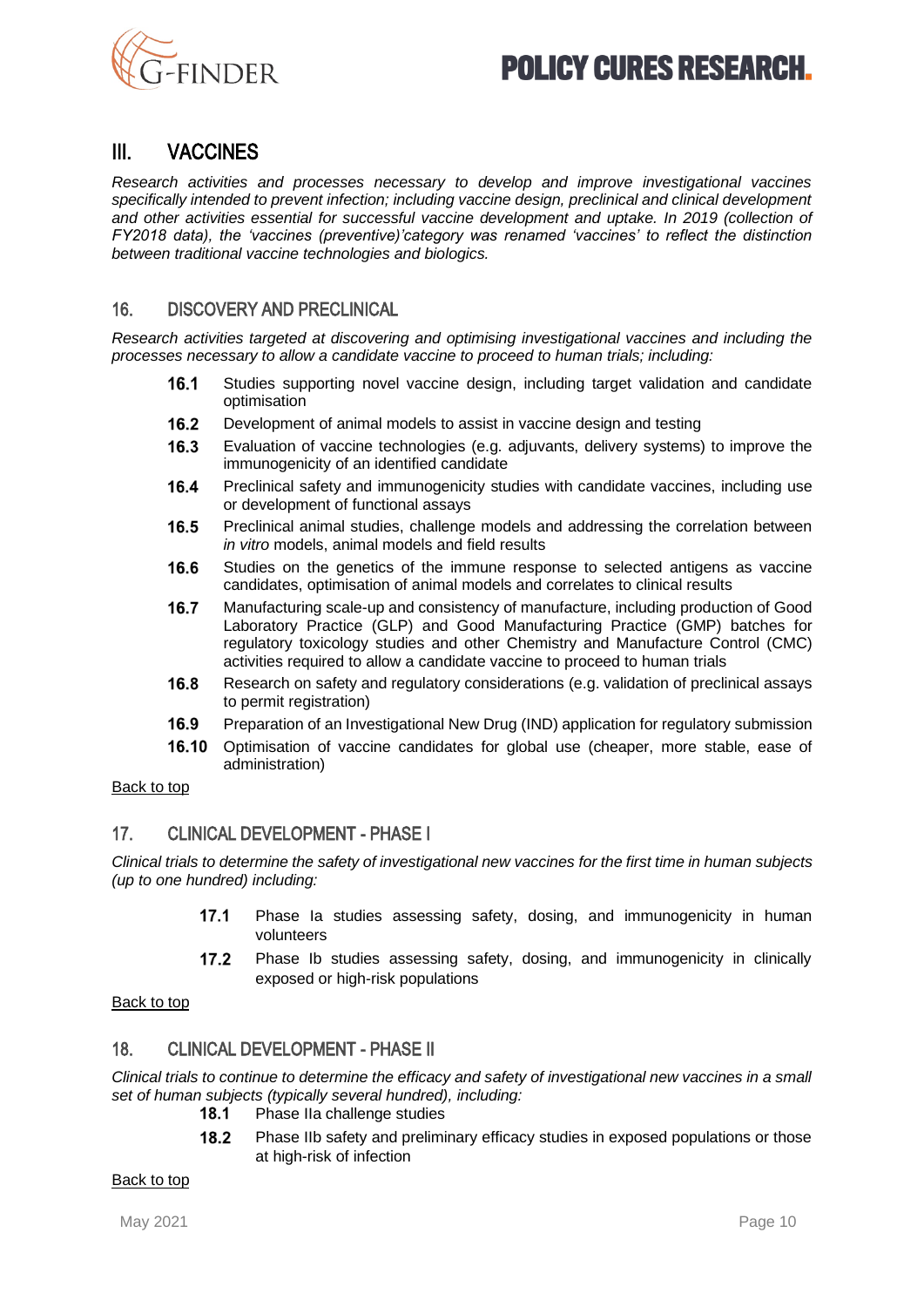

# 19. CLINICAL DEVELOPMENT - PHASE III

*Clinical trials to demonstrate the safety and efficacy in a larger human subject population (from several hundred to several thousand) and support the registration of investigational new vaccines, including:*

Phase III expanded efficacy, effectiveness and safety studies required for  $19.1$ registration purposes, including implementation, retention and follow-up of volunteers

[Back to top](#page-0-1)

# 20. CLINICAL DEVELOPMENT - BASELINE EPIDEMIOLOGY

*Studies evaluating potential trial site populations to confirm disease incidence, prevalence or exposure risk, and which serve as the foundation for determining the optimal collection, analysis, interpretation and presentation of clinical trial data; including:* 

- $20.1$ Epidemiological studies directly linked to the conduct or support of clinical trials of preventive vaccines in development, in order to assess or validate the epidemiology of disease, disease incidence, or health of target populations at trial sites
- $20.2$ Preliminary studies of morbidity and mortality at potential clinical trial sites, where these studies are directly linked to planned preventive vaccines trials
- 20.3 Pre-trial activities designed to understand trial site conditions before the commencement of trials and to facilitate engagement

## [Back to top](#page-0-1)

# 21. CLINICAL DEVELOPMENT - UNSPECIFIED

*Other costs required to support clinical testing of investigational new vaccines as needed for regulatory approval; including:*

- $21.1$ Infrastructure and site development costs associated with the conduct of clinical trials for vaccine development in LMICs (e.g. refurbishment of hospital wing, vehicle purchase, generators, training and community relationship building)
- $21.2$ Further biological/product development to generate the optimal clinical formulation and dosage form, and other Chemistry and Manufacture Control (CMC) activities required for regulatory submission
- $21.3$ Compiling all non-clinical and clinical data to obtain a Biologics License from regulatory authorities
- $21.4$ Behavioural research prior to registration relating to risk assessment, factors affecting adherence to protocol, and product acceptability
- $21.5$ Protocol development, investigator meetings, Good Clinical Practice (GCP) monitoring, quality control, data management, analysis and reporting, establishing a Data Safety Monitoring Board (DSMB) and trial audits

[Back to top](#page-0-1)

# 22. POST-REGISTRATION STUDIES

*Studies relating to the detection, monitoring, evaluation, and prevention of adverse events associated with newly approved vaccines so as to bridge the gap between highly controlled clinical trials intended for regulatory approval and the largely uncontrolled delivery of new vaccines. Also includes studies conducted after regulatory approval that assess vaccine effectiveness in the wider population or which are necessary to support product use in LMICs.* 

> $22.1$ Pharmacovigilance and post-registration studies of newly registered preventive vaccines to assess adverse reactions, toxicology and safety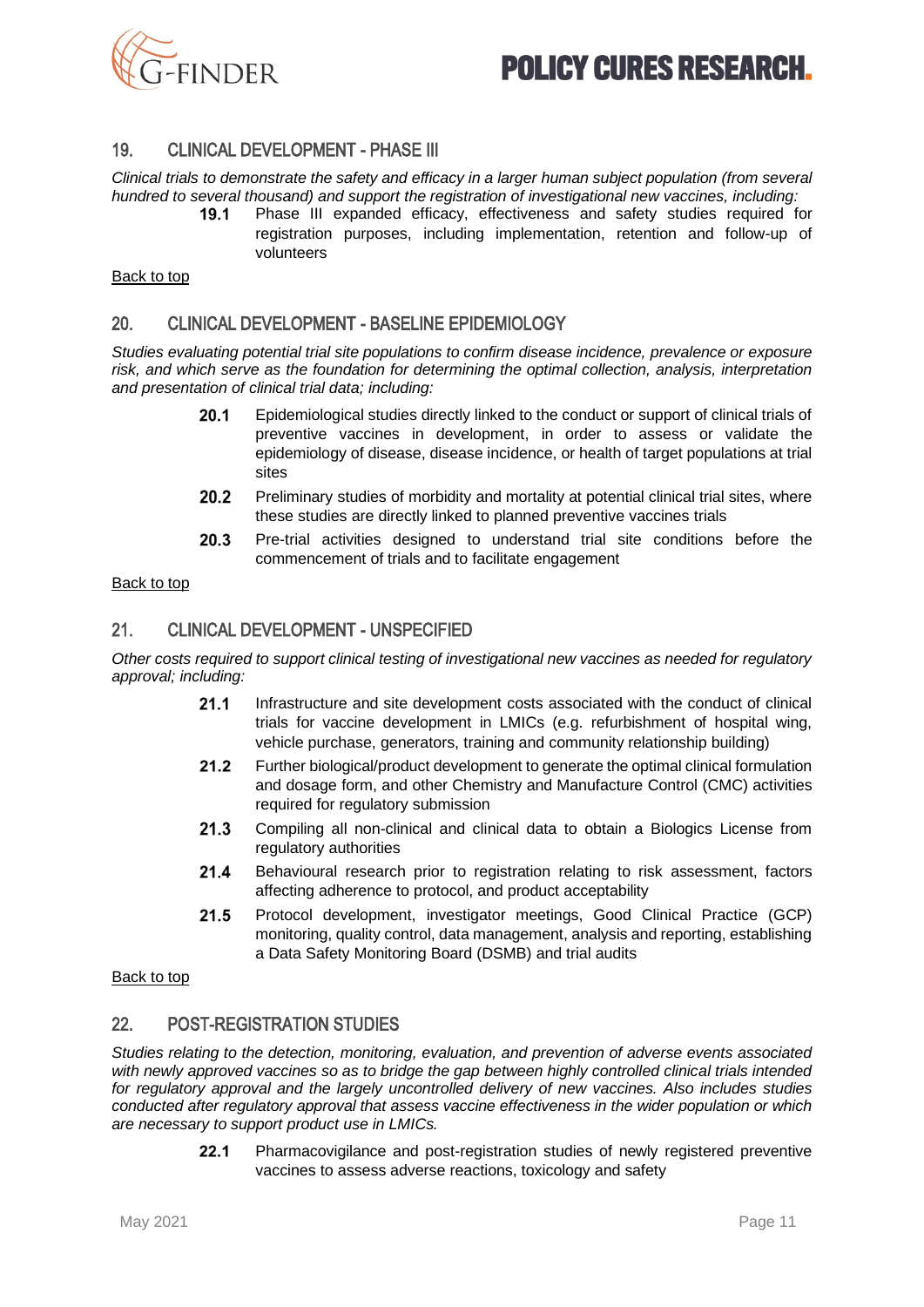



- $22.2$ Effectiveness studies and head-to-head comparator studies of newly registered preventive vaccines (with other therapies or interventions)
- $22.3$ Cost-effectiveness studies of newly registered preventive vaccines
- $22.4$ Treatment interactions and population level studies (of newly registered preventive vaccines e.g., pharmaco-epidemiological and resistance studies)
- 22.5 Behavioural research post-registration of new preventive vaccines relating to risk assessment, factors affecting adherence to protocol, provider compliance, and product acceptability
- 22.6 Case history reports and assessment of long-term prophylaxis using newly registered preventive vaccines in communities in LMICs

# <span id="page-11-0"></span>IV. BIOLOGICS

*Research activities and processes necessary to develop and improve investigational biological agents and therapeutic vaccines specifically intended to prevent or treat infection; including design, preclinical and clinical development, and other activities essential for successful development and uptake. This includes broadly neutralising monoclonal antibodies (bNAbs); polyclonal antibodies; and other biotherapeutics such as peptide-, DNA- and RNA-based synthetic molecules. In 2019 (collection of FY2018 data), the 'vaccines (therapeutic)' category was renamed 'biologics' to reflect the distinction between traditional preventive vaccine technologies, and biologics and therapeutic vaccines.*

# 23. DISCOVERY AND PRECLINICAL

*Research activities targeted at discovering and optimising investigational biologics or therapeutic vaccines, and including the processes necessary to allow a candidate biologic or therapeutic vaccine to proceed to human trials; including:*

- $23.1$ Studies supporting novel biologic or therapeutic vaccine design including target validation, characterisation and selection
- 23.2 Antibody screening and optimisation
- $23.3$ Development of analytical tests for assaying biologics or therapeutic vaccines, including the development of animal models
- $23.4$ Evaluation of biologic technologies (e.g. delivery systems) to improve the delivery of an identified candidate
- 23.5 Biologic pharmacokinetic, toxicity and metabolism studies *in vitro* and in animal models, including bioavailability, adsorption, metabolism, and excretion (ADME) studies
- 23.6 Preclinical safety and tolerability studies with candidate biologics or therapeutic vaccine, including use or development of functional assays
- 23.7 Preclinical animal studies, challenge models, and studies addressing the correlation between *in vitro* models, animal models and field results necessary to satisfy Investigational New Drug (IND) requirements
- 23.8 Process development and scale-up manufacture, including production of Good Laboratory Practice (GLP) and Good Manufacturing Practice (GMP) batches for regulatory toxicology studies and other Chemistry and Manufacture Control (CMC) activities required to allow a candidate biologic or therapeutic vaccine to proceed to human trials
- 23.9 Research on safety and regulatory considerations (e.g. validation of preclinical assays to permit registration)
- 23.10 Preparation of an Investigational New Drug (IND) application for regulatory submission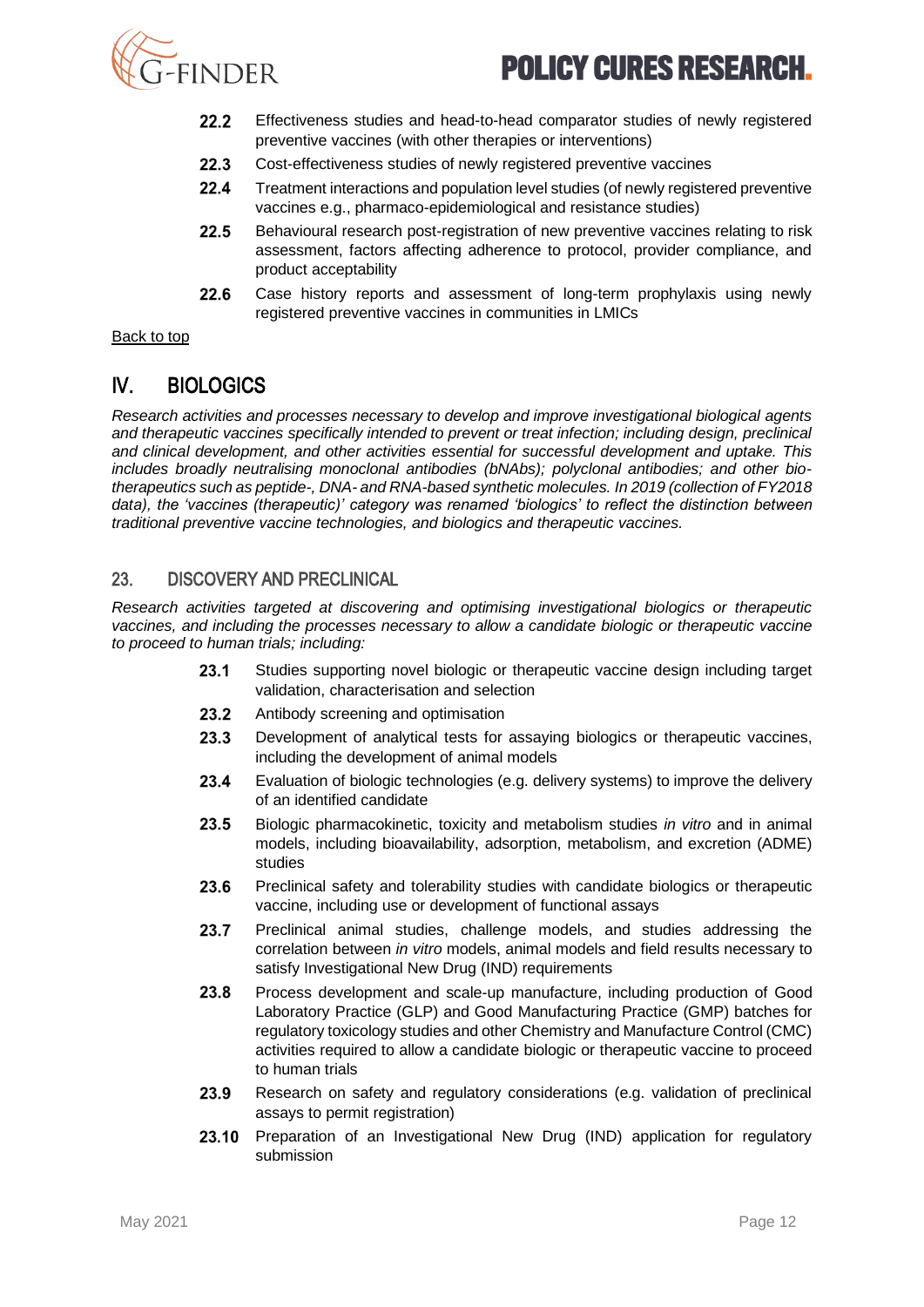

**POLICY CURES RESEARCH.** 

23.11 Optimisation of biologic or therapeutic vaccine candidates for global use (cheaper, more stable, ease of administration, addition of LMIC-specific targets)

[Back to top](#page-0-1)

# 24. CLINICAL DEVELOPMENT - PHASE I

*Clinical trials to determine the safety and tolerability of investigational new biologics and therapeutic vaccines in a small group of patients or healthy volunteers, including:*

 $24.1$ Phase I studies assessing safety and tolerability of biological drugs such as a monoclonal antibody or a fully human polyclonal immunoglobulin in human volunteers; including, pharmacokinetic and pharmacodynamics.

### [Back to top](#page-0-1)

## 25. CLINICAL DEVELOPMENT - PHASE II

*Clinical trials to determine the efficacy, safety and therapeutic dose of investigational new biologics or therapeutic vaccines in a small set of human subjects (up to several hundred), including:*

- $25.1$ Phase IIa challenge studies
- 25.2 Phase IIb safety and preliminary efficacy studies in exposed populations or those at high-risk of infection

[Back to top](#page-0-1)

# 26. CLINICAL DEVELOPMENT - PHASE III

*Clinical trials to support the registration of investigational new drugs or label-expansion of already registered drugs or therapeutic vaccines in a trial population large enough to provide statistical (typically several hundred), including:*

> $26.1$ Phase III expanded efficacy, effectiveness and safety studies required for registration purposes, including implementation, retention and follow-up of volunteers

### [Back to top](#page-0-1)

# 27. CLINICAL DEVELOPMENT - BASELINE EPIDEMIOLOGY

*Studies evaluating potential trial site populations to confirm disease incidence, prevalence or exposure risk, and which serve as the foundation for determining the optimal collection, analysis, interpretation and presentation of clinical trial data; including:* 

- $27.1$ Epidemiological studies directly linked to the conduct or support of clinical trials of biologics or therapeutic vaccines in development, in order to assess or validate the epidemiology of disease, disease incidence, or health of target populations at trial sites
- $27.2$ Preliminary studies of morbidity and mortality at potential clinical trial sites, where these studies are directly linked to planned product trials
- $27.3$ Pre-trial activities designed to understand trial site conditions before the commencement of trials and to facilitate engagement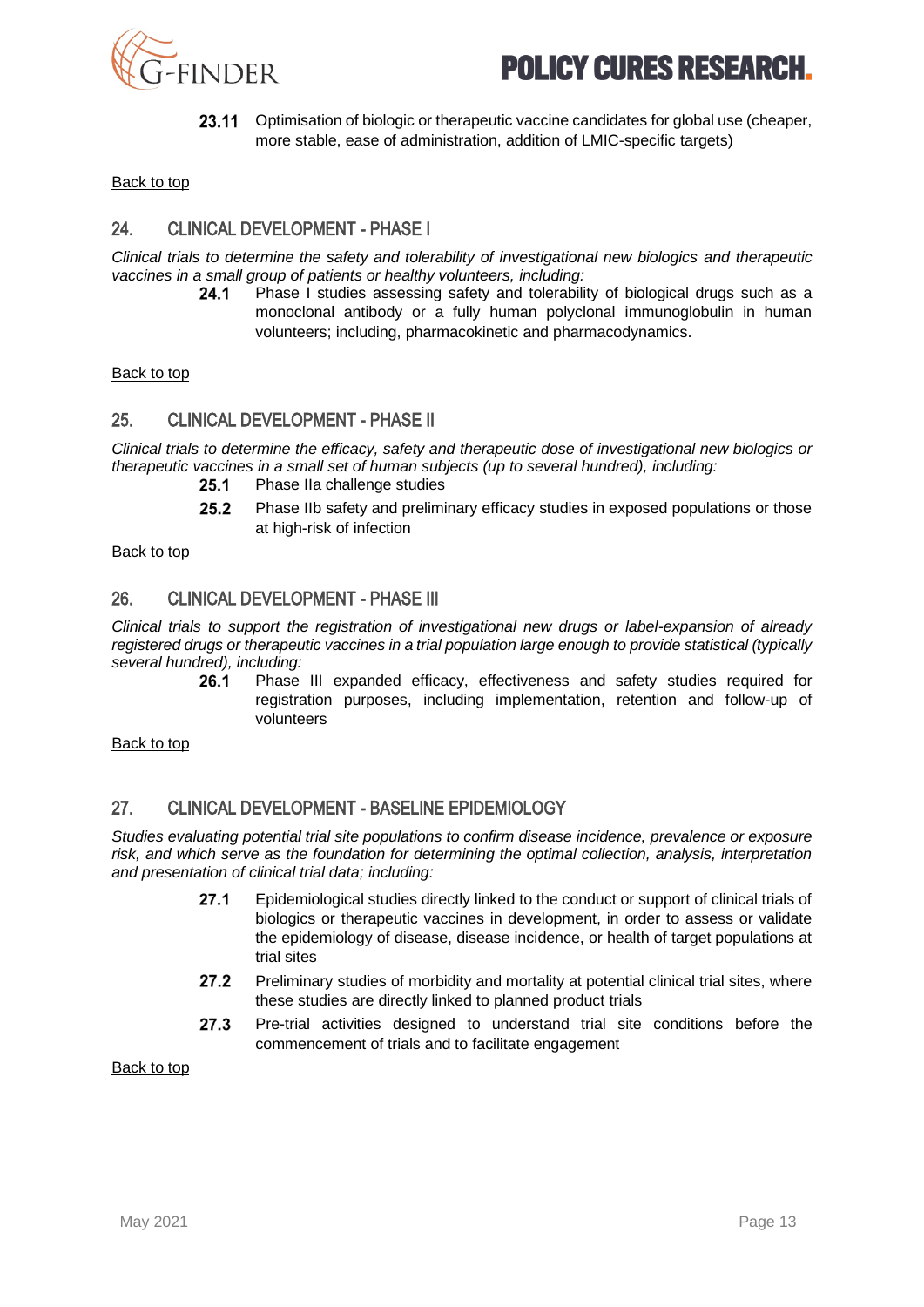

# 28. CLINICAL DEVELOPMENT - UNSPECIFIED

*Other costs required to support clinical testing of investigational new biologics or therapeutic vaccines as needed for regulatory approval; including:* 

- 28.1 Infrastructure and site development costs directly associated with the conduct of clinical trials for biologic or therapeutic vaccine development in LMICs (e.g. refurbishment of hospital wing, vehicle purchase, generators, training and community relationship building)
- 28.2 Further product development to generate the final clinical formulation, dosage form and other Chemistry and Manufacture Control (CMC) activities required for regulatory submission
- 28.3 Compiling of all non-clinical and clinical data to obtain a Biologics License from regulatory authorities
- 28.4 Behavioural research prior to registration relating to risk assessment, factors affecting adherence to protocol, and product acceptability
- 28.5 Protocol development, investigator meetings, Good Clinical Practice (GCP) monitoring, quality control, data management, analysis and reporting, establishing a Data Safety Monitoring Board (DSMB), and trial audits

[Back to top](#page-0-1)

# 29. POST-REGISTRATION STUDIES

*Studies relating to the detection, monitoring, evaluation, and prevention of adverse events associated with newly approved biologics or therapeutic vaccines so as to bridge the gap between highly controlled clinical trials intended for regulatory approval and the largely uncontrolled use of new biologics by patients. Also includes studies conducted after regulatory approval that assess biologic or therapeutic vaccine effectiveness in the wider population or which are necessary to support product use in LMICs.*

- 29.1 Studies conducted after regulatory approval that assess biologic or therapeutic vaccine effectiveness in the wider population or which are necessary to support product use in LMICs
- 29.2 Pharmacovigilance and post-registration studies of newly registered biologics or therapeutic vaccine to assess adverse reactions, toxicology and safety
- 29.3 Effectiveness studies and head-to-head comparator studies of newly registered biologics or therapeutic vaccines (with other therapies or interventions)
- 29.4 Cost-effectiveness studies of newly registered biologics or therapeutic vaccines
- 29.5 Treatment interactions and population level studies (of newly registered biologics or therapeutic vaccines e.g., pharmaco-epidemiological and resistance studies)
- 29.6 Behavioural research post-registration of new biologics or therapeutic vaccines relating to risk assessment, factors affecting adherence to protocol, provider compliance, and product acceptability
- 29.7 Case history reports and assessment of long-term prophylaxis using newly registered biologics or therapeutic vaccines in communities in LMICs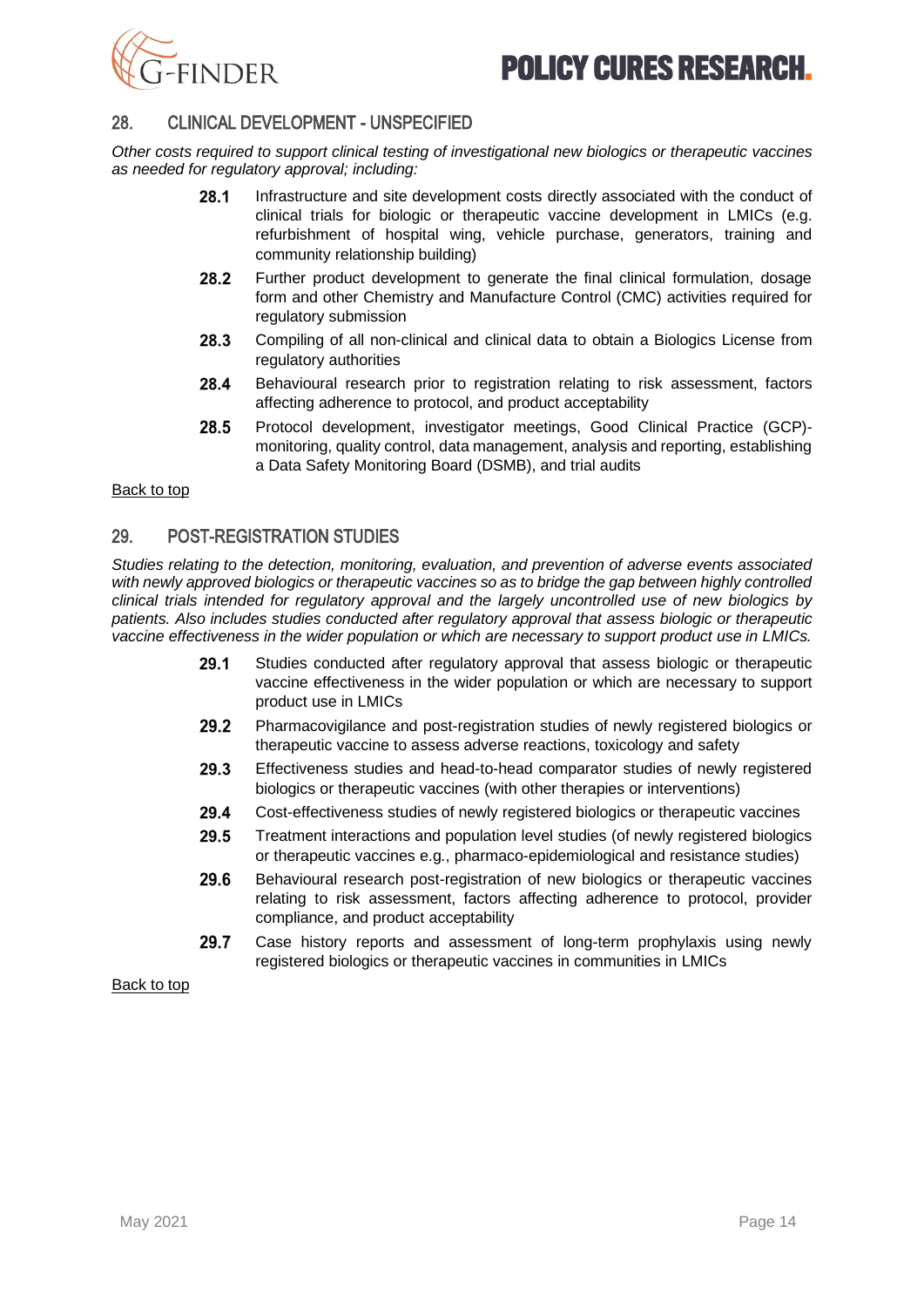



# <span id="page-14-0"></span>V. DIAGNOSTICS

*Research activities and processes necessary to develop, optimise, and validate diagnostic tests (cheaper, faster, more reliable, ease of use in the field); including discovery and design, preclinical and clinical evaluation, and other activities essential for successful deployment for public health use.* 

# 30. DISCOVERY AND PRECLINICAL

Research activities targeted at discovering and optimising low-cost, stable, easy-to-use diagnostics for emerging infectious diseases and including the processes necessary to allow a potential product to proceed to clinical evaluation including*:* 

- $30.1$ Validation, characterisation, and selection of targets suitable for diagnostic use
- $30.2$ Validation of new diagnostic markers or biomarkers
- 30.3 Development and testing of low-cost, stable, easy-to-use diagnostic tests (e.g. simpler microscopy, improved sample collection/preparation, cheaper ELISA assays), including manufacturing design
- $30.4$ New or improved diagnostics for disease staging and therapy decisions
- 30.5 New or improved diagnostic tools to identify resistant pathogens
- 30.6 New or improved diagnostics to identify specific target populations
- 30.7 Tailoring diagnostic tools for global use, including improved point-of-care tests (rapid test), local laboratory tests, reference laboratory tests and central laboratory tests
- 30.8 Creation of reference material banks

[Back to top](#page-0-1)

# 31. CLINICAL EVALUATION

*Activities and processes associated with clinical evaluation of investigational diagnostic tools so as to demonstrate sensitivity and specificity in human subjects, together with other costs required to support such clinical trials; including:* 

- $31.1$ Clinical efficacy trials
- $31.2$ Small-scale testing in humans to establish sensitivity and specificity and utility
- $31.3$ Technical evaluation of tests and studies evaluating product performance
- $31.4$ Establishment of product specifications, kit development and quality assurance
- 31.5 Submission of relevant data to regulatory authorities for approval
- $31.6$ Assessment and validation of trial sites to carry out product trials
- $31.7$ Infrastructure and site development costs directly associated with the conduct of clinical trials for diagnostic development (e.g. refurbishment of hospital wing, vehicle purchase, generators, training and community relationship building)

[Back to top](#page-0-1)

# 32. OPERATIONAL RESEARCH FOR DIAGNOSTICS

*Operational procedures and implementation activities associated with novel diagnostic tools, which are necessary to support World Health Organization (WHO) recommendation for global public health use including:* 

- $32.1$ Larger-scale demonstration studies (assessing specificity, sensitivity and utility of the diagnostic test in LMICs)
- $32.2$ Cost-effectiveness studies assessing the diagnostic test
- $32.3$ Identification of pitfalls of the technology and studies of safety measures needed to support the technology
- $32.4$ Studies to determine at what level of the health care system the technology is applicable (e.g. reference labs, regional labs)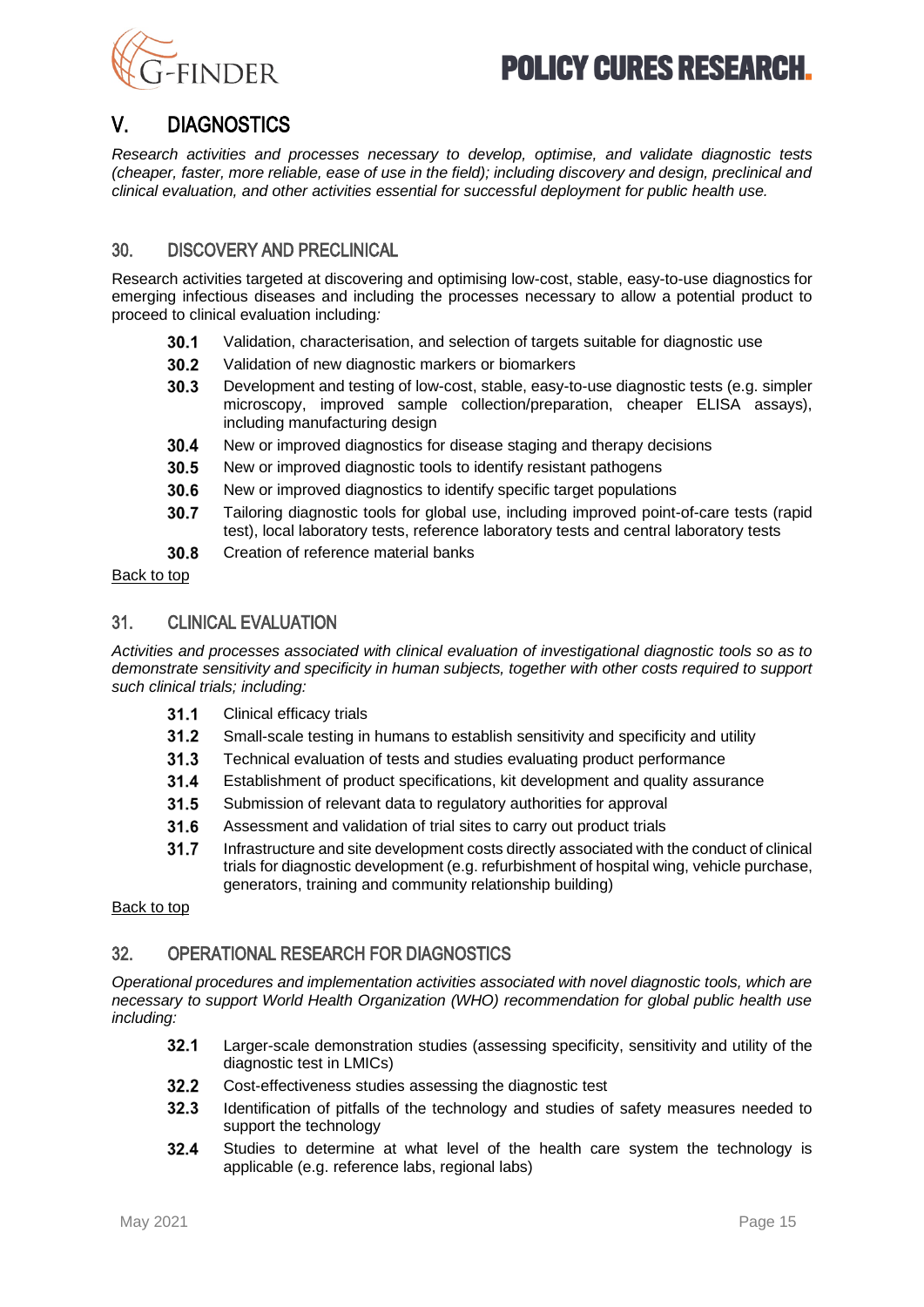

- 32.5 Identification of training needs
- 32.6 Collecting evidence for expanding the use of a diagnostic tool in different countries
- $32.7$ Development of equipment and customer support documents
- $32.8$ Head-to-head comparator studies (with current gold standard) and in the context of existing diagnostic algorithms
- $32.9$ Behavioural research relating to risk assessment, factors affecting diagnostics use, and user acceptability (patient and provider)
- 32.10 Epidemiological studies to assess or validate the epidemiology of disease, disease incidence or health of target populations at potential trial sites, and which are directly linked to clinical trials of a new diagnostic

# <span id="page-15-0"></span>VI. VECTOR CONTROL PRODUCTS

*Research and development activities and processes necessary to develop and improve vector control approaches intended to prevent infection and block transmission of emerging infectious disease from vector and/or animal reservoirs to human; including novel chemical vector control products, biological vector control products and reservoir-targeted vaccines.* 

# 33. CHEMICAL VECTOR CONTROL PRODUCTS

*This product category only includes chemical active ingredients and formulations intended for global public health use and which specifically aim to inhibit, kill and/or repel indoor and outdoor vectors associated with emerging infectious disease transmission. This includes new insecticides and formulations in LLINs/IRS; insecticide-based bait and traps; spatial repellents; and chemical larvicides Predation measures, habitat control and infrastructure measures are excluded from the G-FINDER scope.*

### $33.1$ **Primary and secondary screening and optimisation**

*Laboratory-based design, synthesis and testing of potential insecticides, chemical larvicides, etc., and generation of data sufficient to allow developers to proceed field testing, including:*

- Primary and secondary screens (e.g. *in vitro* & *in vivo* screens, chemical screens, whole insect screens)
- 33.1.2 Target validation and characterisation
- 33.1.3 Lead optimisation, synthesis optimisation
- Early toxicology screens (e.g. acute oral toxicity, eye and skin irritation studies, AMES/mutagenicity studies)
- Applied laboratory research and small-scale field trials, including *in vitro* and glass house efficacy testing
- 33.1.6 Acute toxicology and ecotoxicology studies (e.g. animal studies, exposure studies, fish and wildlife studies)
- 33.1.7 Metabolism and stability studies in plants and animals including mode of action, residue analysis and cross-resistance studies
- Environmental effect and decomposition studies in soil, water and air

## [Back to top](#page-0-1)

### $33.2$ **Development**

*Pre-registration activities and processes associated with clinical testing of investigational chemical vector control products so as to generate data sufficient to allow developers to proceed to product rollout & dissemination and including other costs required to support such clinical trials.* 

- 33.2.1 Small-scale efficacy studies, residue plots and field studies necessary for product optimisation and registration
- 33.2.2 Acute and long-term toxicology and ecotoxicology studies
- 33.2.3 Metabolic and residual fate studies, crop residue and exposure data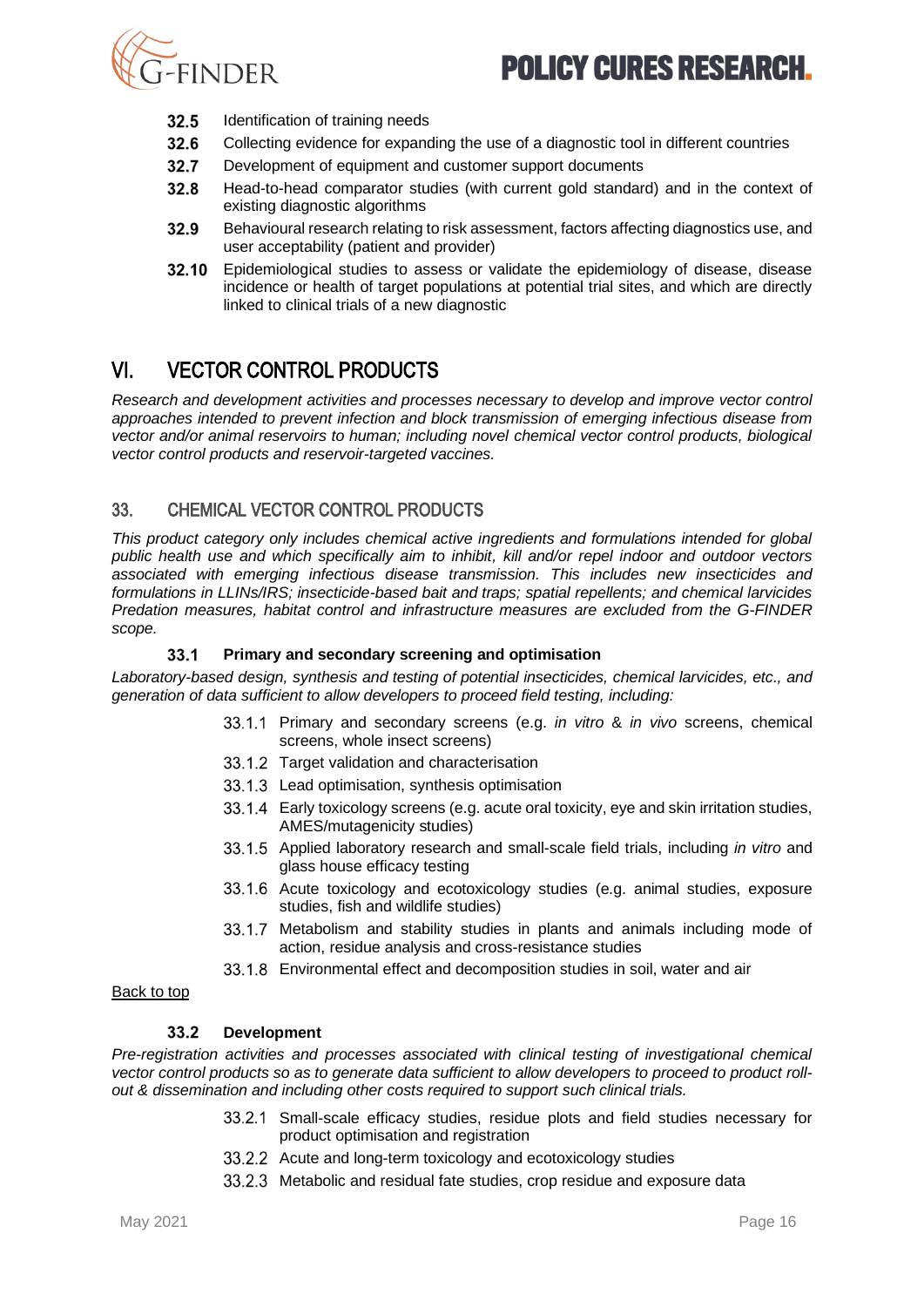



- Environmental assessment and environmental chemistry data
- Generation of hazard data in humans, domestic animals and non-target plants and animals
- 33.2.6 Compiling of all laboratory and field data necessary for submission to regulatory authorities
- Behavioural research conducted **pre-registration** relating to risk assessment, factors affecting adherence to protocol, and product acceptability
- 33.2.8 Manufacturing process development, formulation and scale-up

#### $33.3$ **PQ listing and regulatory approval**

*PQ assessment processes and post-registration research activities that comprise entomological, quality, safety and epidemiological evaluation (where appropriate) and development of specifications required for application of insecticide products for use in international public health programmes, including:*

- PQ assessment of laboratory studies (e.g. determining intrinsic insecticidal activity, diagnostic concentration, irritant or excito-repellent properties, crossresistance to other insecticides, efficacy and residual activity on relevant substrates)
- PQ assessment of small-scale field trials (e.g. efficacy and persistence under different ecological settings, dosage of application, handling and application, perceived side-effects)
- PQ assessment of large-scale field trials (e.g. community level efficacy and residual activity, operational and community acceptance)
- Assessment & validation of trial sites directly linked to product trials
- Infrastructure and site development costs associated with the conduct of field trials for pesticide development in LMICs (e.g. refurbishment of hospital wing, vehicle purchase, generators, training and community relationship building)
- 33.3.6 Behavioural research conducted post-registration relating to risk assessment, factors affecting adherence to protocol, provider compliance and product acceptability
- 33.3.7 Studies that confirm efficacy, improve product uptake or confirm safety (e.g. studies to measure impact, usage levels, contamination potential or storage and disposal needs)
- Surveillance studies **directly** linked to the conduct of field trials for vector control products; including studies that determine prevalence, track distribution, abundance, or significant habits of target vectors or the vectorborne pathogen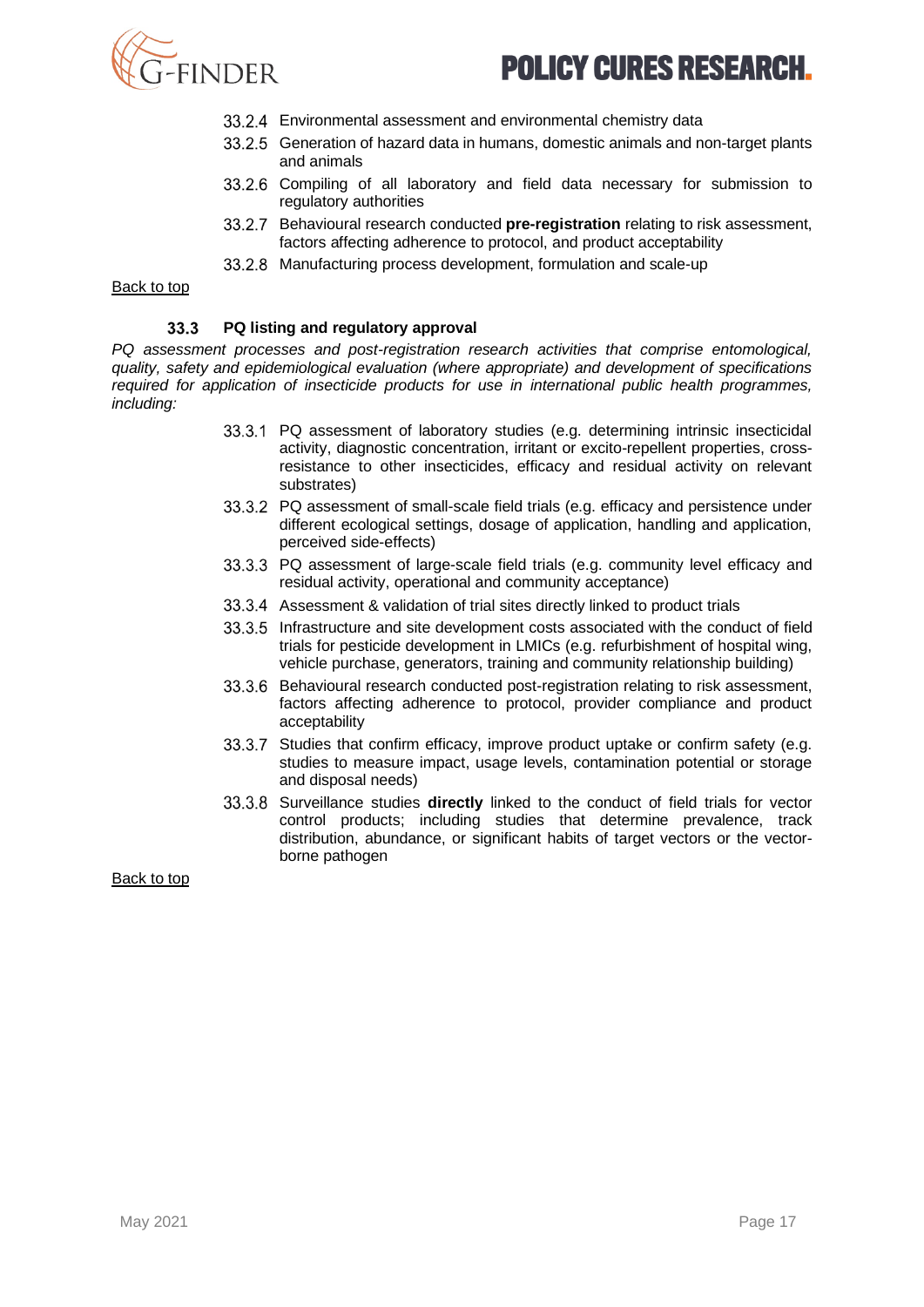

# 34. BIOLOGICAL VECTOR CONTROL PRODUCTS‡

*This product category only includes research and development of innovative biological vector control interventions that specifically aim to kill or control vectors associated with transmitting priority emerging infectious diseases (e.g. microbial/bacteriological larvicides, sterilisation techniques, and genetic modification measures).*

*Biological vector control interventions comprise the use of natural enemies or "engineered" products to manage vector populations either through the introduction of natural parasites, pathogens or predators of the target, or via the introduction of modified vector species to compete with natural sources.* 

*Predation measures, habitat control, and infrastructure measures are excluded from the G-FINDER scope.*

### $34.1$ **Phase I**

*Laboratory studies of novel biological vector control techniques* 

- 34.1.1 Development of intervention concept and target product profile (TPP) that also specifies the intended product claim (e.g. target vector, entomological effect etc.)
- 34.1.2 Molecular, genotypic, physiological and behavioural characteristics research in genetically modified vectors
- Activities related to generating transgenic vector lines, checking stability of the transgene and its phenotype and studies related to the rate of spread of a transgene in laboratory cage populations
- 34.1.4 Ecological modelling to assess environmental risk
- 34.1.5 Quality control to ensure new biological materials are well characterised, stable and detectable
- 34.1.6 Phenotypic evaluation research of transgenic endemic strains, including testing for adverse effects on target or non-target species
- 34.1.7 Laboratory assays to establish mechanism of action
- 34.1.8 Small-scale laboratory studies for efficacy and safety
- 34.1.9 Laboratory-based studies on efficacy and safety in larger population cages
- 34.1.10 Establishment of standard operating procedures for genetically modified vector production and release
- 34.1.11 Activities related to site preparation and hazard containment (risk analysis and risk management)
- 34.1.12 Activities related to data analysis as required by regulators
- 34.1.13 Modelling of expected cost of protection per person

<sup>‡</sup> Unlike the universally accepted definitions for the drug, vaccine and diagnostic R&D pathways, definitions for the biological control product R&D pathway are not firmly established. It is possible that the terminology may change over time as the scientific field develops and as new biological control products undergo regulatory approval. Please note that the activities listed under each stage are not exhaustive but are intended to illustrate the most critical R&D activities within each stage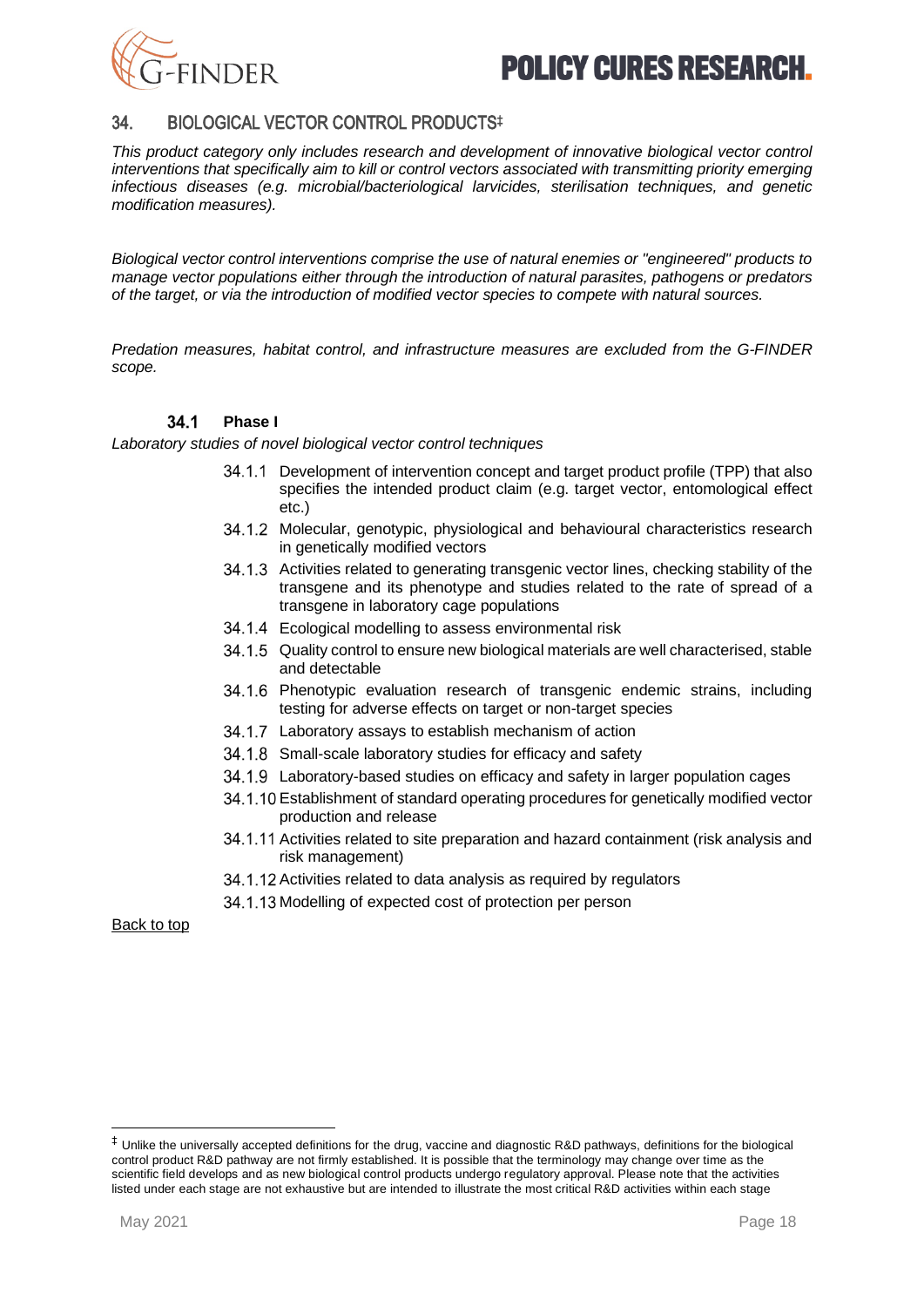



### 34.2 **Phase II**

*Semi-field tests or small-scale field trials (in physical or ecological confinement) to assess the entomological efficacy of the approach§*

- 34.2.1 Physically confined (large cage, greenhouse or screen-house type facility that simulates the disease-endemic setting) field trials or semi-field tests to assess entomological efficacy (biological and functional)
- Ecologically confined (geographic/spatial and/or climatic isolation) small-scale field trials to assess entomological efficacy (biological and functional)
- 34.2.3 Ecological modelling to assess environmental risk
- Compiling all entomological and epidemiological efficacy data as required by regulators
- 34.2.5 Activities related to site preparation and hazard containment (risk analysis and risk management)
- 34.2.6 Initial cost analysis of prototype or approach
- 34.2.7 Continued monitoring of molecular quality control

## [Back to top](#page-0-1)

### 34.3 **Phase III**

*Large-scale staged field trials to assess the epidemiological efficacy of the approach\*\**

- Staged, open, large-scale randomised control trials to determine epidemiological efficacy (e.g., reduced disease prevalence, population suppression of target vector)
- 34.3.2 Ecological modelling to assess environmental risk
- 34.3.3 Trial site selection and preparation
- 34.3.4 Baseline studies such as ovitrap surveillance
- 34.3.5 Rearing and sorting of genetically modified vectors
- 34.3.6 Continued monitoring of molecular quality control
- 34.3.7 Activities related to data management and statistical analysis
- 34.3.8 Projection of cost per person protected and cost-efficacy of prototype or approach

## [Back to top](#page-0-1)

### 34.4 **Phase IV**

*Studies, in real-world conditions, that validate the effectiveness of a newly-developed biological vector control product, or post-implementation surveillance of safety and quality* 

- 34.4.1 Pilot implementation studies
- 34.4.2 Post-implementation studies to validate feasibility, acceptability and costeffectiveness
- 34.4.3 Post-implementation surveillance studies to measure mechanism of distribution, molecular quality control, efficacy and safety (including ecological safety) that are not part of routine disease or demographic surveillance activities

<sup>§</sup> Reduction in the likelihood of disease transmission due to vector population characteristics

Reduction in the incidence of infection or disease in human populations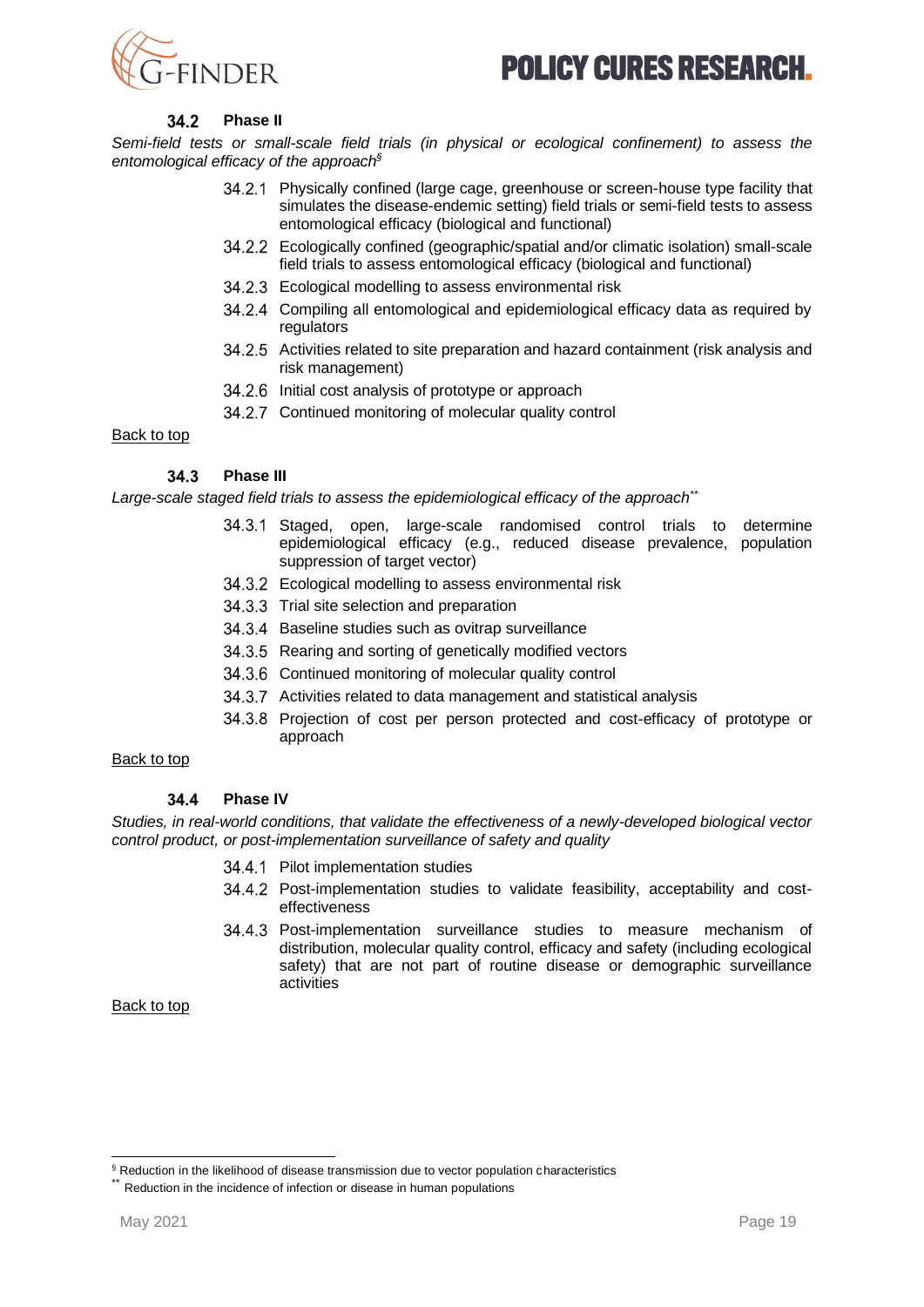

# 35. RESERVOIR TARGETED VACCINES

*This product category only includes research and development of veterinary vaccines specifically designed to prevent animal to human transmission of relevant priority emerging infectious diseases.*

*Vaccines developed and used solely for veterinary purposes are excluded from this product category.*

### $35.1$ **Discovery and preclinical**

*Research activities targeted at discovering and optimising investigational vaccines and including the processes necessary to allow a candidate vaccine to proceed to animal trials; including:*

- 35.1.1 Studies supporting novel vaccine design, including target validation and candidate optimisation
- 35.1.2 Development of animal models to assist in vaccine design and testing
- Evaluation of vaccine technologies (e.g. adjuvants, delivery systems) to improve the immunogenicity of an identified candidate
- 35.1.4 Preclinical safety and immunogenicity studies with candidate vaccines, including use or development of functional assays
- 35.1.5 Preclinical animal studies, challenge models and addressing the correlation between *in vitro* models, animal models and field results
- 35.1.6 Studies on the genetics of the immune response to selected antigens as vaccine candidates, optimisation of animal models and correlates to clinical results
- 35.1.7 Manufacturing scale-up and consistency of manufacture, including production of Good Laboratory Practice (GLP) and Good Manufacturing Practice (GMP) batches for regulatory toxicology studies and other Chemistry and Manufacture Control (CMC) activities required to allow a candidate vaccine to proceed to human trials
- 35.1.8 Research on safety and regulatory considerations (e.g. validation of preclinical assays to permit registration)
- 35.1.9 Preparation of a Veterinary Biological Product License application for regulatory submission
- 35.1.10 Optimisation of vaccine candidates for global use (cheaper, more stable, ease of administration, addition of LMIC-specific strains)

## [Back to top](#page-0-1)

### $35.2$ **Clinical development**

*Activities and processes associated with clinical testing of investigational vaccines so as to demonstrate safety, immunogenicity and efficacy in animals including animal to human transmission (as needed for regulatory approval), together with other costs required to support such clinical trials, including:*

- 35.2.1 Phase Ia studies assessing safety, dosing, and immunogenicity in animals; Phase Ib studies assessing safety, dosing, and immunogenicity in clinically exposed or high-risk animal populations
- 35.2.2 Phase IIa challenge studies
- 35.2.3 Phase II safety and preliminary efficacy studies in exposed animal populations or those at high-risk of infection
- 35.2.4 Phase III expanded efficacy, effectiveness and safety studies required for registration purposes
- Infrastructure and site development costs associated with the conduct of clinical trials for vaccine development in LMICs (e.g. vehicle purchase, generators, training and community relationship building)
- Further biological/product development to generate the optimal clinical formulation and dosage form, and other Chemistry and Manufacture Control (CMC) activities required for regulatory submission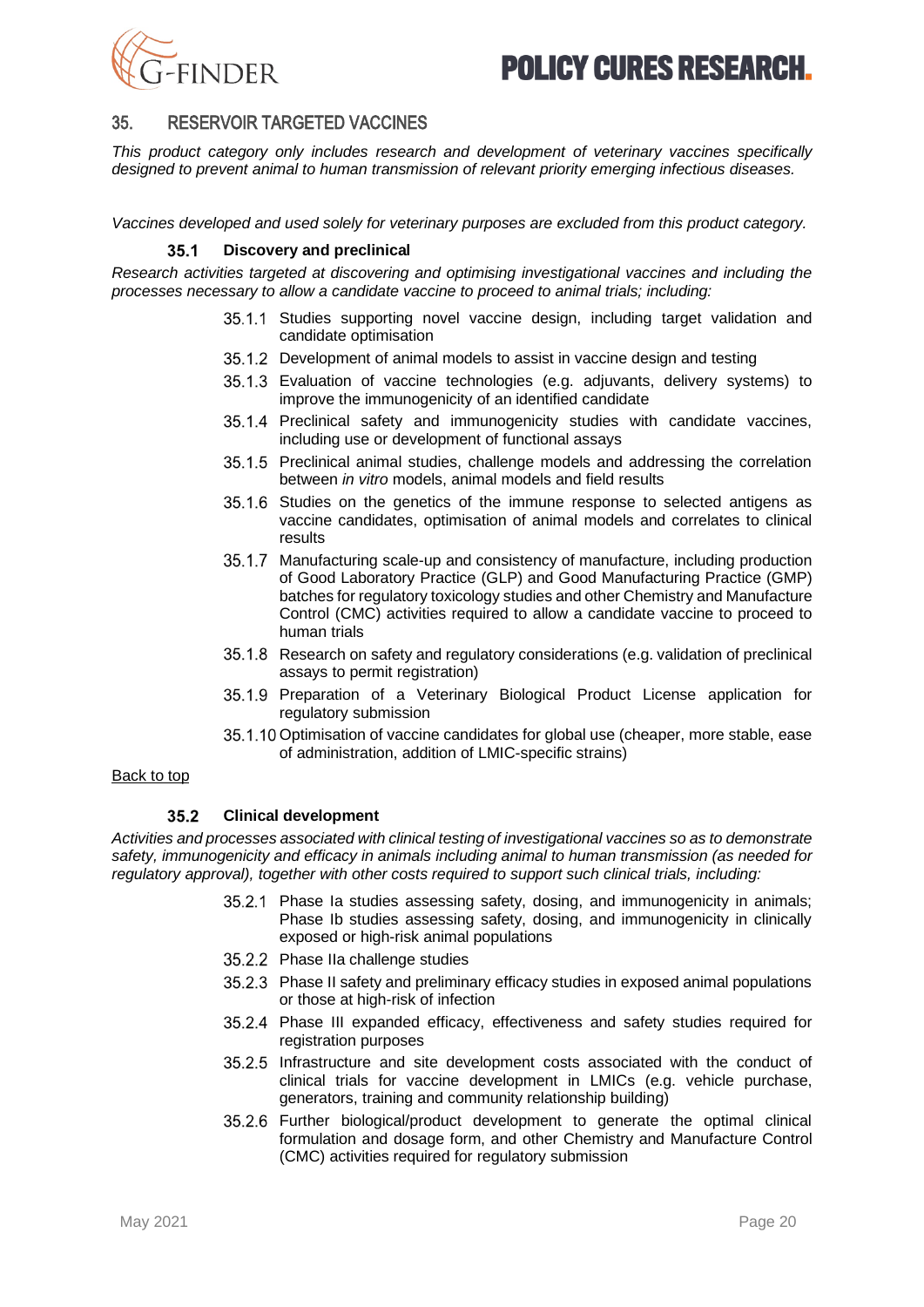

- Compiling all non-clinical and clinical data to obtain a Biologics License from regulatory authorities
- 35.2.8 Behavioural research during clinical trials relating to risk assessment, factors affecting adherence to protocol, and product acceptability
- Protocol development, investigator meetings, Good Clinical Practice (GCP) monitoring, quality control, data management, analysis and reporting, establishing a Data Safety Monitoring Board (DSMB) and trial audits

### 35.3 **Phase IV/pharmacovigilance**

*Studies relating to the detection, monitoring, evaluation, and prevention of adverse events associated with newly approved vaccines so as to bridge the gap between highly controlled clinical trials intended for regulatory approval and the largely uncontrolled delivery of new vaccines. Also includes studies conducted after regulatory approval that assess vaccine effectiveness in real world settings or which are necessary to support product use in LMICs.*

- Pharmacovigilance and post-registration studies of newly registered preventive vaccines to assess adverse reactions, toxicology and safety
- Effectiveness studies and head-to-head comparator studies of newly registered preventive vaccines (with other therapies or interventions)
- 35.3.3 Cost-effectiveness studies of newly registered preventive vaccines
- 35.3.4 Treatment interactions and population level studies (of newly registered preventive vaccines, e.g. pharmaco-epidemiological and resistance studies)
- Behavioural research post-registration of new preventive vaccines relating to risk assessment, factors affecting adherence to protocol, provider compliance, and product acceptability
- 35.3.6 Case history reports and assessment of long-term prophylaxis using newly registered preventive vaccines in LMICs

[Back to top](#page-0-1)

### 35.4 **Baseline epidemiology**

*Studies evaluating potential trial site animal populations to confirm disease incidence, prevalence or exposure risk, and which serve as the foundation for determining the optimal collection, analysis, interpretation and presentation of clinical trial data, including* 

- Epidemiological studies directly linked to the conduct or support of clinical trials of vaccines in development, in order to assess or validate the epidemiological impact on disease, disease incidence, or health of target animal populations at trial sites
- 35.4.2 Preliminary studies of morbidity and mortality at potential clinical trial sites, where these studies are directly linked to planned vaccines trials
- 35.4.3 Pre-trial activities designed to understand trial site conditions before the commencement of trials and to facilitate engagement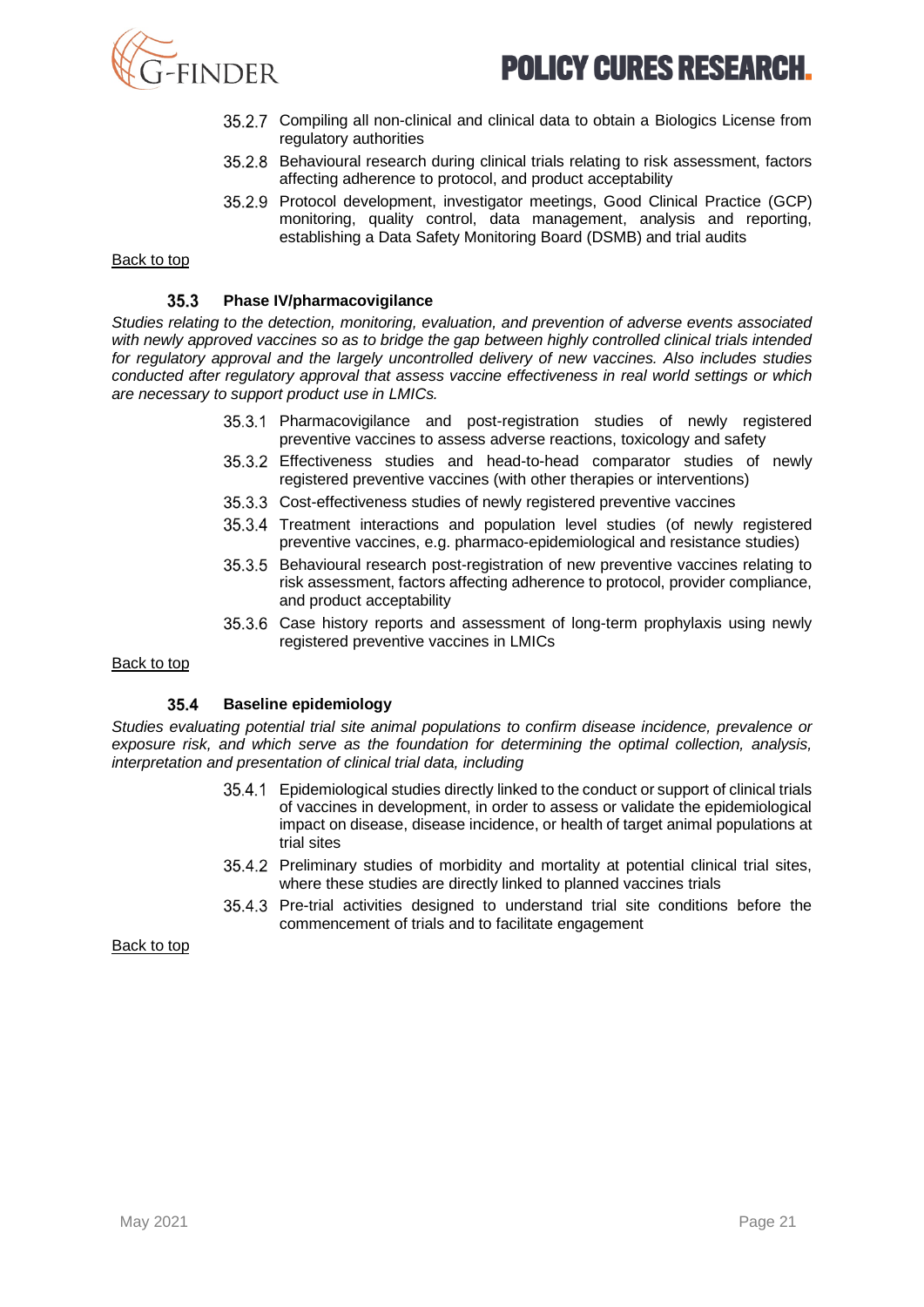

# <span id="page-21-0"></span>VII. R&D FOR MORE THAN ONE EMERGING INFECTIOUS DISEASE

*This category includes all research and development funding that is applicable to more than a single emerging infectious disease pathogen family (e.g. platform technologies, multiplexed diagnostic assays, core funding). Funding for R&D activities targeting multiple pathogens within the same pathogen family should be included under that pathogen family (e.g. development of a preventive filoviral vaccine targeting both Ebola and Marburg should be included under 'Multiple / Other filoviral diseases' > 'Vaccines (Preventive)').*

# 36. CORE FUNDING OF A MULTI-EMERGING INFECTIOUS DISEASE R&D ORGANISATION

*Disbursements of core or non-earmarked funding to an organisation that researches and develops products for multiple priority emerging infectious disease pathogen families, where it is unclear how the funding has been allocated within that organisation.* 

*Example*:

Core funding has been allocated to an organisation that researches Ebola, Nipah and Zika, but the donor does not know how much has been allocated to each pathogen

# 37. FUNDAMENTAL RESEARCH

*This category includes cross-cutting fundamental (basic) research that increase scientific knowledge and understanding that can impact multiple EID families but which is not yet directed towards a specific product.*

*Example:*

- Understanding One Health approaches and animal-human disease epidemiology
- The evolutionary and mechanistic basis of virus host shifts
- Viral genomics, including evolution, spread and host interactions

See sections 1-7 for examples of R&D activities that may fall under this category (to the extent that such activities are not disease-specific or are targeting multiple EID families).

# 38. BROAD-SPECTRUM ANTI-VIRALS

*Research activities and processes necessary to develop and improve new broad-spectrum therapeutics specifically designed to prevent, cure or treat multiple emerging infectious disease virus families.*

*Example:*

- Development of small molecule therapeutics against RNA viruses
- Development of host-directed inhibitors, such as proteasome inhibitors

# 39. MULTI-DISEASE VECTOR CONTROL

*This category only includes vector control R&D that is not yet targeted at a specific emerging infectious disease, or that is explicitly targeted at multiple vector-borne emerging infectious diseases. Diseasespecific investment associated with R&D of vector control products with multi-disease potential (e.g. assessment of the epidemiological efficacy of Wolbachia carrying mosquitoes in reducing Zika incidence) does not fall under this category.*

## *Example*:

- i. Design and synthesis of new mode-of-action chemicals for controlling mosquitoes of various species (*Aedes* and/or *Culex*)
- ii. Development of a sterile-insect technique for controlling mosquito-borne diseases

#### 39.1 **Multi-disease chemical vector control products**

See section 33 for the full outline of R&D activities included under this category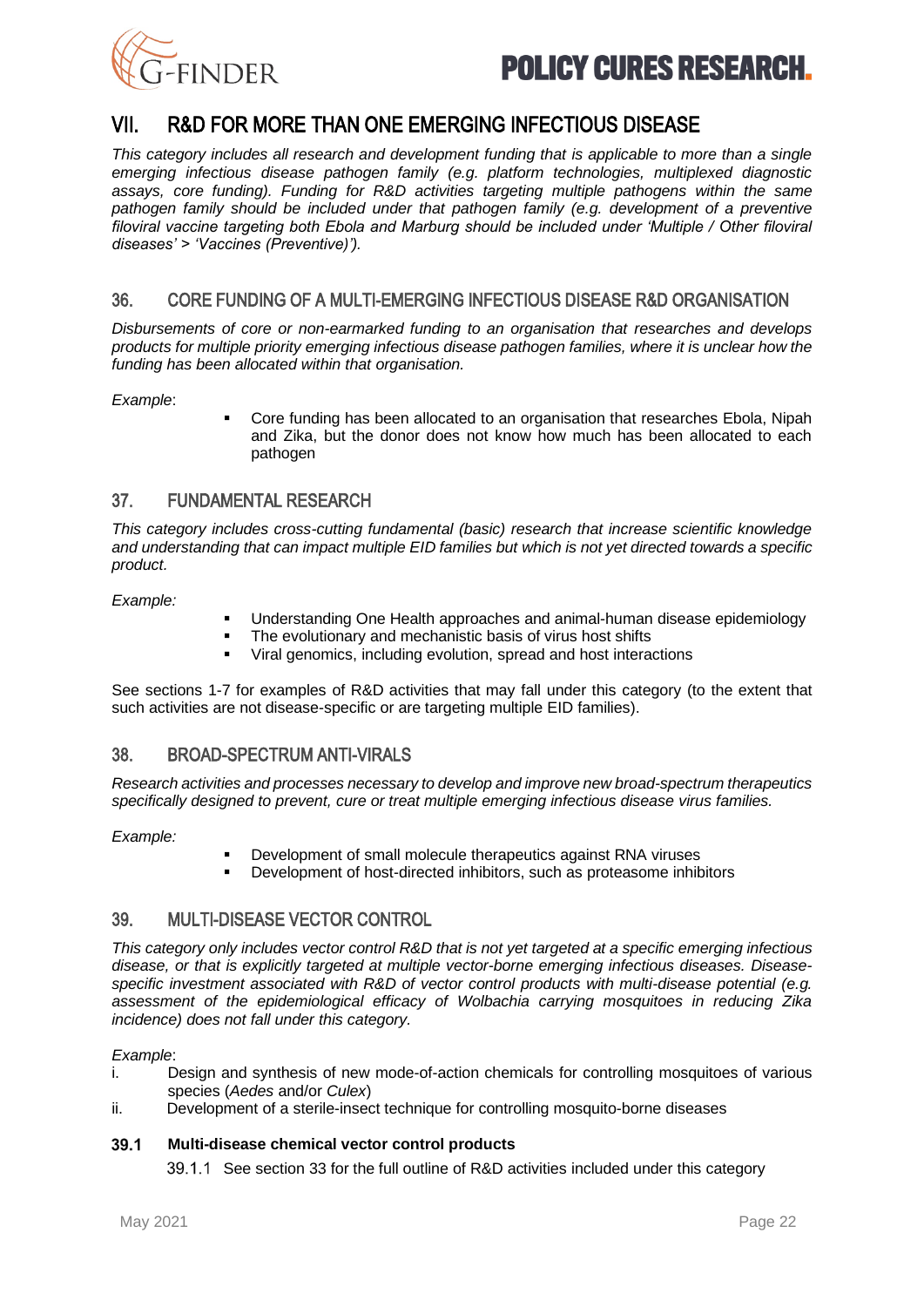

### 39.2 **Multi-disease biological vector control products**

See section 34 for the full outline of R&D activities included under this category

### 39.3 **Multi-disease reservoir targeted vaccines**

See section 35 for the full outline of R&D activities included under this category

#### 39.4 **Multi-disease fundamental vector control research**

*This category includes fundamental (basic) research activities on vectors that have the potential to carry more than one emerging infectious disease, or both neglected and emerging infectious diseases, including vector biology, biochemistry, and genetics related to vector control.*

See section 8 for the full outline of R&D activities included under this category

# 40. PLATFORM TECHNOLOGIES FOR EMERGING INFECTIOUS DISEASES

### **Adjuvants and immunomodulators for emerging infectious diseases**  40.1

*Research and development of compounds or structures that aim to improve, modulate or potentiate the immune response (e.g. CpG oligonucleotides, lipopolysaccharide derivatives, Toll-like receptor agonists, chemokines and cytokines) to priority emerging infectious disease pathogens, where this research is not associated with an individual pathogen family or product.* 

Examples of R&D for adjuvants and immunomodulators included in the survey scope:

- Understanding the innate or adaptive immune response, e.g. studies of Toll-like receptors for the purpose of adjuvant discovery
- Strategies for targeting the cellular immune response to improve the quality of known adjuvants
- Developing a systematic approach to adjuvant discovery (e.g. predictive in vitro assays)
- High throughput screening to identify potential adjuvants

#### 40.2 **Diagnostic platforms**

*Research activities and processes necessary to develop, optimise, and validate general diagnostic platforms, including multiplexed diagnostic assays allowing detection and identification of multiple emerging infectious disease pathogens from different pathogen families.*

Examples of R&D for diagnostic platforms included in the survey scope:

- Developing a multiplex fever diagnostics
- Development of a highly sensitive multi-pathogen laboratory tests for the simultaneous and differential detection of arthopod-borne viruses
- Amplified detection of viral RNA using catalytic DNA logic circuits

### 40.3 **Delivery technologies and devices platforms**

*Delivery technologies and devices comprise mucosal delivery tools, vaccine carrier systems, and alternative delivery technologies that facilitate the successful delivery of pharmaceutical or biological products (e.g. dendritic cell systems, emulsions, sprays, patches and needle-free devices).*

Examples of R&D for delivery technologies and devices included in the survey scope:

- **DNA delivery technologies such as CELLECTRA**
- Development of a novel mucosal vaccine delivery system phage nanoparticles

### 40.4 **Therapeutic platforms**

*Therapeutic platforms includes research and development of biological products to prevent, cure or treat multiple emerging infectious disease virus families.*

Examples of R&D for therapeutic platforms included in the survey scope:

- Heavy Chain Only Antibodies (HCAbs) and H2L2 mAb platforms
- Expression of monoclonal antibodies through injection of a DNA plasmid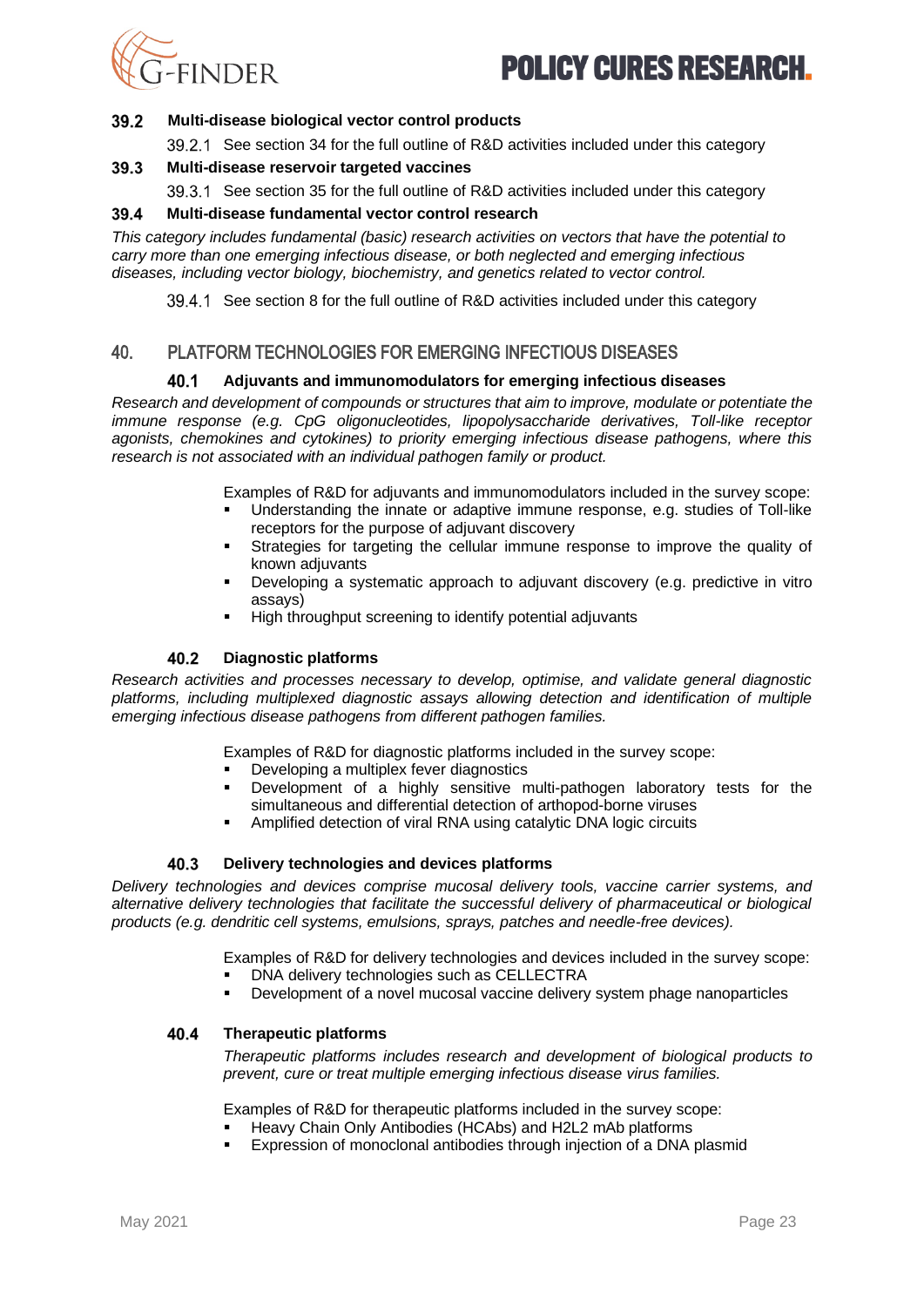



### 40.5 **Vaccine platforms**

*Vaccine platforms includes research and development of vaccine 'plug and play' platforms, including DNA plasmid vaccine platform, viral vector-based vaccine platform, mRNA vaccine platform, being developed specifically for priority emerging infectious disease pathogens.*

Examples of R&D for vaccine platforms included in the survey scope:

- Virus-like particles (VLP) vaccine technology for irreversibly decorating VLPs by mixing with antigen in a "plug-and-display" manner
- Development of a novel synthetic vaccine platform technology, which can used to generate a vaccine against Zika or all strains of Ebola and Marburg

# 41. UNSPECIFIED EMERGING INFECTIOUS DISEASE R&D

*Funding for any other research and development efforts targeting two or more priority emerging infectious disease pathogen families that does not fall under the categories above*

[Back to top](#page-0-1)

# <span id="page-23-0"></span>VIII. OUT OF SCOPE (EXCLUDED FROM THE SURVEY)

# 42. GENERAL EXCLUSIONS

*This survey of R&D funding for emerging infectious diseases is designed to capture investments that support pharmaceutical R&D of new products aimed at the prevention, diagnosis, treatment or cure of priority emerging infectious diseases for all patients globally.*

### $42.1$ **Non-pharmaceutical tools**

42.1.1 Traps, water sanitation tools

### $42.2$ **General supportive, nutritional and symptomatic therapies**

- 42.2.1 Oral rehydration therapy
- 42.2.2 Micronutrient supplementation, vitamins
- 42.2.3 Anti-pyretics, painkillers

### 42.3 **Products developed and used for veterinary purposes**

### $42.4$ **In-kind contributions**

In-kind R&D contributions are excluded from the survey due to the difficulty in quantifying their value, but will be acknowledged in any analysis of the survey data. Typical in-kind contributions would include training of scientists, sharing of expertise or access to compounds

#### 42.5 **Selected categories of private sector investment**

Industry overhead costs, capital costs and opportunity costs are excluded, due to the difficulty of quantifying these and allocating them to the emerging infectious disease investment

[Back to top](#page-0-1)

# 43. NON-PRODUCT R&D

*The focus of the survey is on R&D investments related to developing new health technologies for emerging infectious diseases. The following R&D activities are therefore excluded from the survey:*

#### 43.1 **Clinical studies that are not linked to development of a new product**

- 43.1.1 Protocol studies and clinical trials using established, available products (not linked to formal label-expansion trials of new products).
- Epidemiological surveillance and monitoring studies that are not directly linked to product development. For example, routine DSS (Demographic Surveillance System) activities.